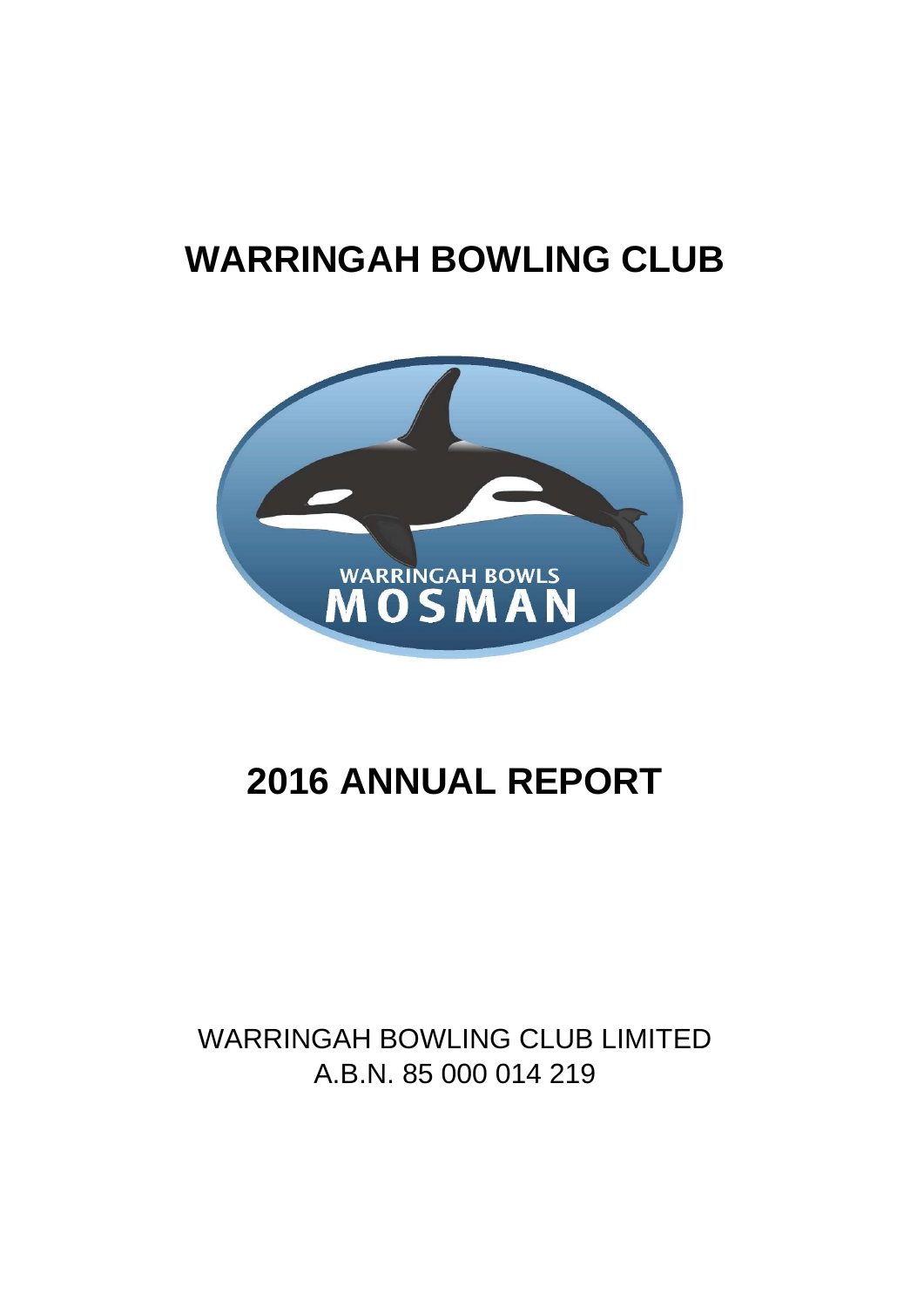# **NOTICE OF OF 114TH ANNUAL GENERAL MEETING**

#### **NOTICE IS HEREBY given that the one hundred and fourteenth Annual General Meeting of the Warringah Bowling Club Ltd will be held in the clubhouse, 74-82 Bradleys Head Rd, Mosman at 10:00am on Sunday 13th November 2016**

#### **BUSINESS:**

- 1. Attendance Establishment of a Quorum of 20 full members.
- 2. Apologies
- 3. To confirm the minutes of the previous Annual General Meeting held on Sunday 18th October 2015
- 4. Business arising from the minutes.
- 5. To receive and consider the Balance Sheet, Profit & Loss Account and the reports of the Chairman & Treasurer. Copies of the 2016 Annual Report will be on the club website or available by request to the Secretary Manager on or after the 21st October 2016
- 6. To receive and consider the following motion proposed by the Board and received by the Secretary on 29<sup>th</sup> September 2016:

**Background and purpose:** As of 1<sup>st</sup> January 2017, the Registered Clubs Act restricts the size of all club Boards to a maximum of nine (9) directors. As a small club the Board believes the members will be better served by a smaller Board of seven (7) directors. The Board believes the inconsistent treatment and rights of directors, by having two (2) classes of directors, being Full Bowling and Social, is inconsistent with the Club's constitution. The Board therefore proposes to eliminate the requirement to appoint up to two (2) Social Directors. This will in no way restrict any Social Member, having served the required qualification period for election to the Board, from upgrading to full membership status and being eligible for nomination to the Board at that time. As such the Board asks the members to vote on the following resolution:

#### **That the Members present consider, and if they see fit, pass a resolution by means of a special majority of 75% of members to amend the Constitution and Articles of Association by:**

#### **Remove Section 21 (a) iii** *which reads:*

21 (a) Only the following members shall be entitled to vote at any General Meetings of the Club:

iii. Social Members but only in relation to the business of electing a Social Member as a Social Director of the Club

#### **Replace Section 28** *which reads:*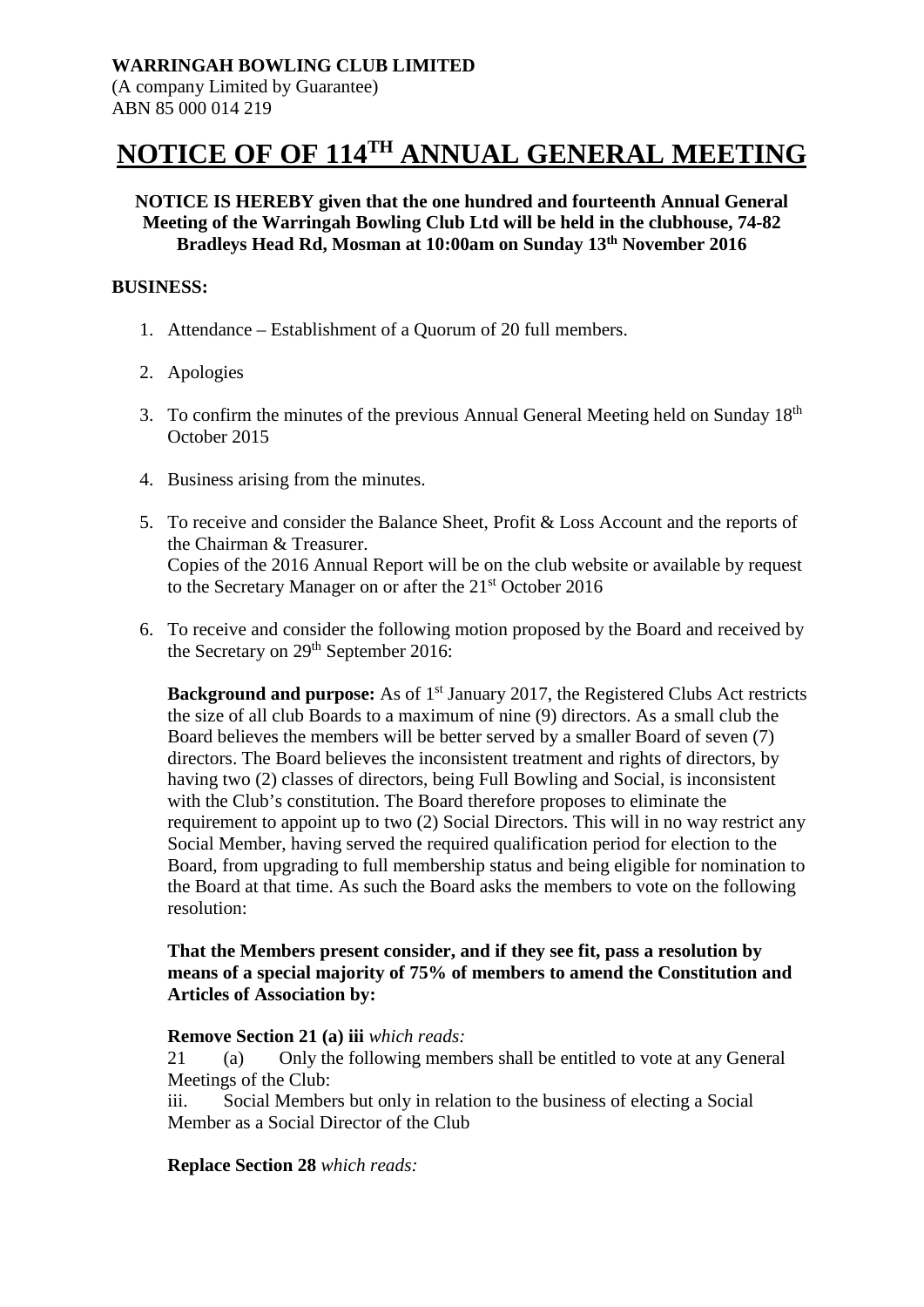#### **WARRINGAH BOWLING CLUB LIMITED**

(A company Limited by Guarantee) ABN 85 000 014 219

> *28. The Board shall consist of nine (9) Directors two of whom shall be Social Members and which shall comprise a Chairperson and eight (8) other Directors. The current presidents of the Men's and Women's clubs shall be ex officio directors.* **With:**

*28. The Board shall consist of seven (7) Directors which shall comprise a Chairman and six (6) other Directors. The current presidents of the Men's and Women's clubs shall be ex officio directors.*

#### **Remove Section 30 (b)** *which reads:*

30 (b) Social Members shall be entitled to be nominated, elected or appointed to fill two (2) positions on the Board provided that they have been a financial member of the club for three (3) consecutive years at the time of such nomination.

#### **Remove Section 32 (a)** *which reads:*

*32(a) Nominations for election of a Social Member as a Director shall be made in writing and signed by two (2) Bowling Members and or Life Members and or Social Members and by the nominee who shall signify his or her consent to the nomination and who shall certify that he or she is not a key official or former key official, as those expressions are defined in the Registered Clubs Act or, if applicable, that he or she is a key official or former key official as so defined who has been granted exemption under the Registered Clubs Act to be nominated and elected as a Director of the Club.*

- 7. To deal with any other business of which due notice has been given. All business and notices of motion to be dealt with at the Annual General Meeting shall be in writing and must be received by the Secretary Manager no later than 28 Days prior to the date of the Annual General Meeting.
- 8. To declare the results of the election of the Chairman and up to eight other directors for the ensuing year and, if necessary, to elect further directors.

---------------------------------------------------------------------------------------------------------------------------------------

#### **Please note: The Warringah Men's Bowling Club AGM will follow immediately from the Warringah Bowling Club Ltd**

By Order of the Board Alex Sangkuhl Secretary Manager Dated at Mosman this 29<sup>th</sup> day of September 2016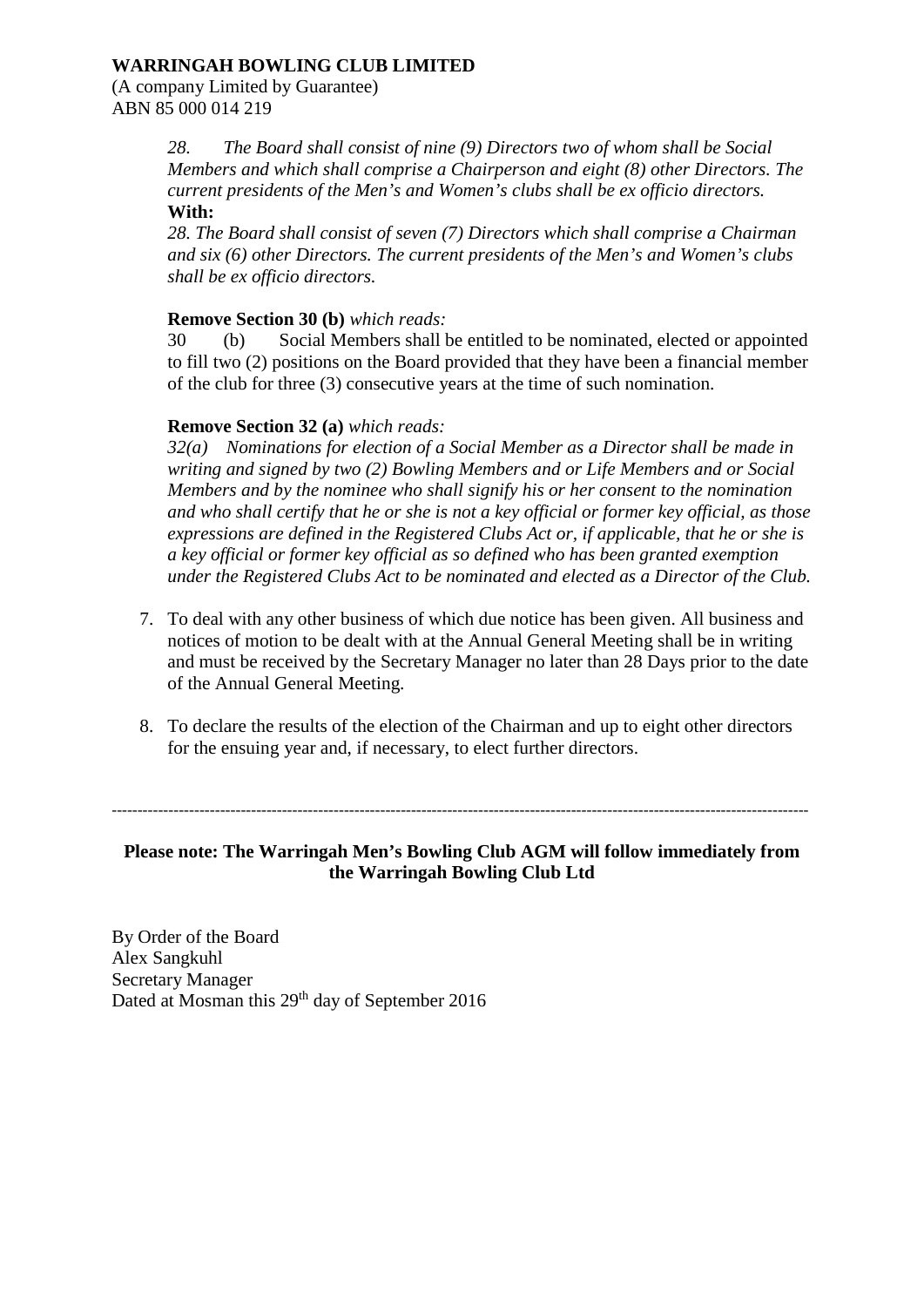# Chairman's Report 2016

Dear Members,

I am proud to present you with the Club's 114<sup>th</sup> Annual Report. In a climate where many clubs continue to close their doors, it is a testament to our Club's governance and management that we continue to grow and remain profitable. Having said that, it has become clear to me that the traditional bowling club business model is no longer financially viable. The club resides in a building which was designed for Men's & Women's bowls in the 1960's, the clubhouse is not suited to the functions now required of it. To this end, management has been researching and evaluating options for the future of your club over the year. I am very excited about what the future holds for this great Club, and I anticipate your new Board will be able to present options for the future soon after the AGM.

Ann Dooley OAM

# Men's President's Report

#### Dear Members,

It's been a successful year on the green for the men. We won our section, went to sectional play offs and only missed out on the State Championships by a shot. I'd like to thank Rusty and the bowls committee of Chippy & Joe for organising activities this year. Also thanks to Alex for organising them! Our biggest problem is that most of our active bowlers are still in the workforce, making it hard to get everyone available to play at the same time. Not the worst problem to have. Having received my 5<sup>th</sup> Child earlier this year, I haven't been able to put in the time I would have liked to fulfil my role, and as such will not be standing for President again. I hope you don't miss seeing my scooter in the Men's Presidents spot as much as I will.

Arron Cutugno

# Women's President's Report

Dear Members

A very successful season for our small group of ladies this year, winning the district Pennant and travelling to Bomaderry for the state play-offs. A big thank you to the pennant players for their time and support. The number of new ladies being coached by Judy and myself is very encouraging, I believe our relaxed introduction to the game is bearing fruit and will provide us with several new bowlers for next season. I am personally excited for the future of the club and believe that a competitive boutique style bowling group will emerge as a result. I look forward to serving again as President for the coming year.

Jan Mountain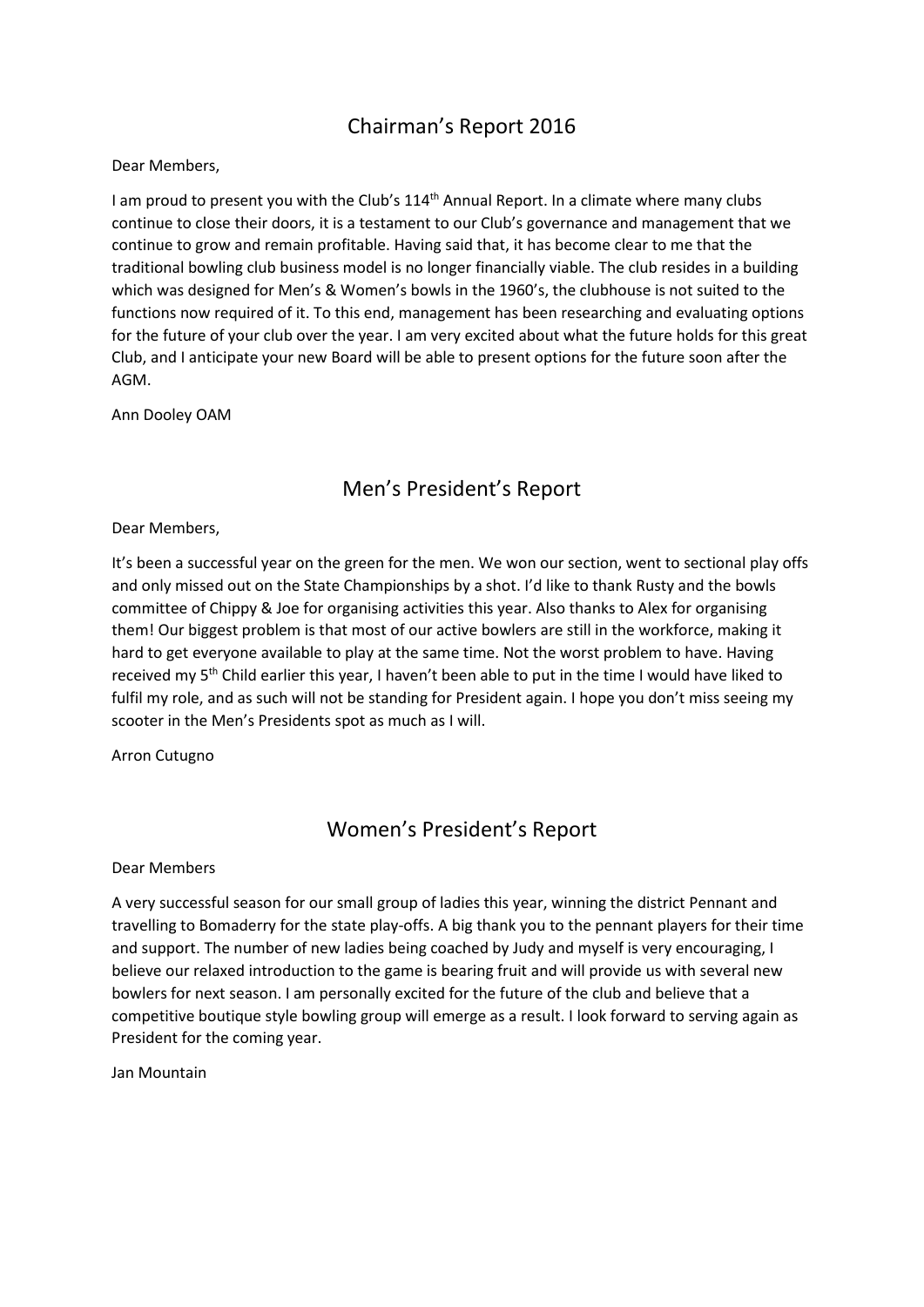# Treasurers Report

The Board has been unable to find a Treasurer since the resignation of Brian Holmes. As a result of this, being the Company Secretary, I have had to take on this role. Hopefully a new Treasurer will put their hand up at this AGM. Our main financial focus this year was on stability whilst creating a new strategic business plan for the future. We completed our original 3 year plan in 2015 and came to the view that the traditional bowling club model was no longer financially viable. Having established that a new business model was required, management presented a vision for the future to the Board in February. I am currently in the process of undertaking a feasibility study into this proposal and will present the results to the new Board. The future looks bright. The second area of focus has been on governance. I am confident that unlike many other clubs our size, our business operates to the highest standards and principles. What has become apparent is that our constitution is no longer relevant to our business model, and as such will need to be completely re-written and adopted by the members during the term of the next Board.

Alex Sangkuhl B.Comm (Accg) Macq., ASA

## Diggers Section Finale

There was no Anzac day held at our club this year. The Diggers section at Warringah Bowling Club has now ceased to function. All money that was held in an account at the Commonwealth bank has now been expended and the account is now closed. The money that remained in the account was used to completely re-furbish the 15m steel flagpole that was erected sometime after World War 2 by the Diggers section. There are two significant memorials at the club provided by the Diggers Section. These are registered with the State Library register of memorials in NSW and may be viewed online. The flagpole is one and the other is the memorial sandstone pillars and gateway entrance off Bradleys Head Rd.

David Greenberg

President

### Foundation Report

Dear Members

A big thank you to the members who continue to donate to the Foundation via the Australian Sports Foundation. Our current project is entitled "Bowls Heritage Project". To date members have donated \$3630 to the project. Please remember, donations made via the foundation are tax deductible. The current funds will shortly be spent on replacing the ageing honour boards in the main bar with more modern perspex boards. The aim of future fundraising is to refurbish the current barefoot bowls storeroom and create a history of the club. I anticipate establishing an ASF roll of honour.

Alex Sangkuhl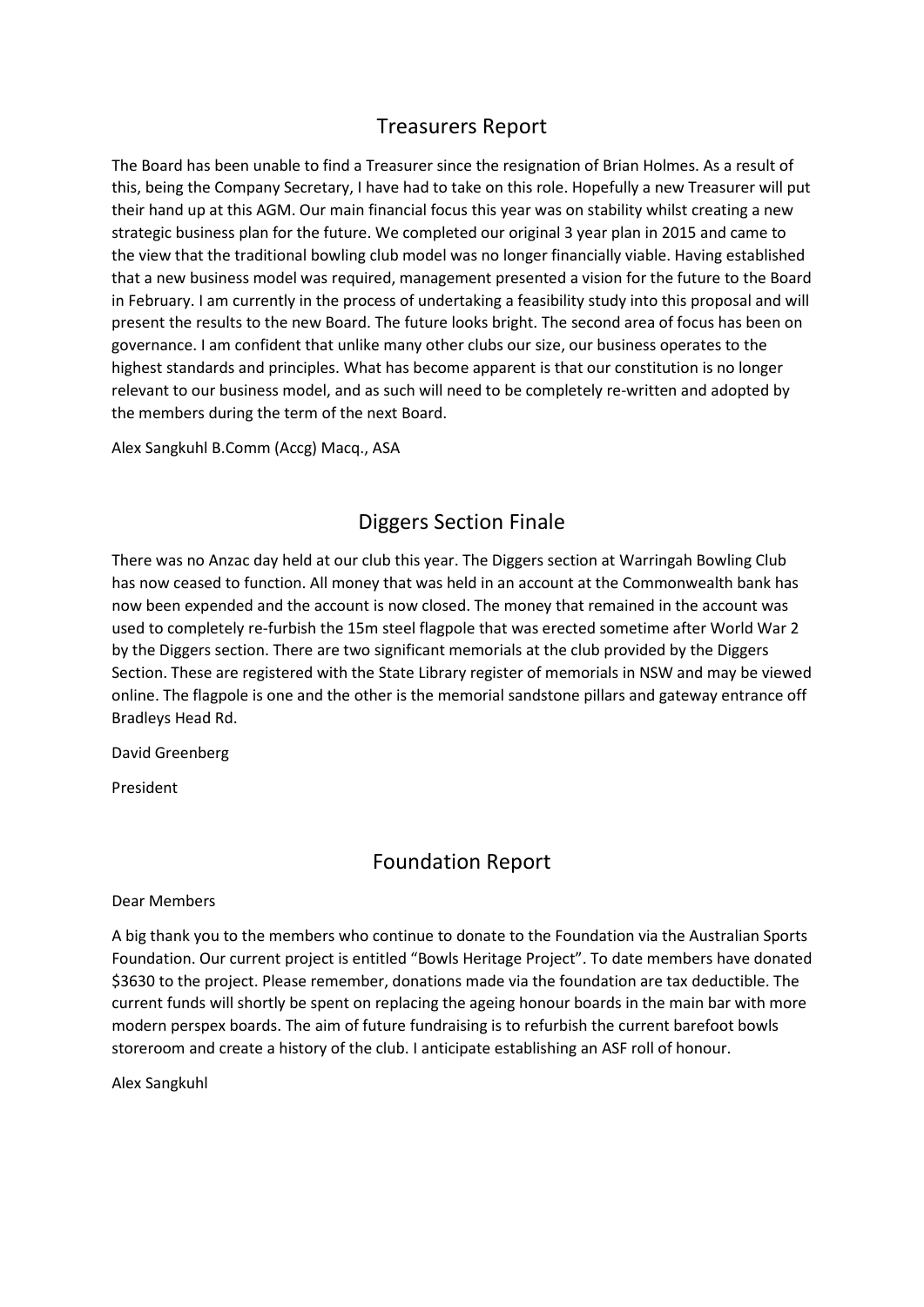#### **DIRECTORS' REPORT**

Your Directors are pleased to submit for approval the financial report of the Club for the year ended 30 June 2016.

1 The names of the directors in office at any time during or since the end of the year are:

- J. Broughton
- M. Crosbie
- A. Cutugno
- J. Dansie
- A. Dooley OAM
- R. Edwards
- B. Holmes
- G. Johnson
- J. LeGras
- J. Mountain
- P. Read
- 2 The principal activity of the Company during the financial year was the promotion and conduct of the game of Lawn Bowls.
- 3 Short Term and Long-term Objectives

The Club aims to provide an exceptional experience for members and guests in a welcoming and progressive environment. To achieve this objective the Board seeks to consolidate the Club's financial position by planning for current revenues to fund current operational needs and to contribute to future capital expenditure requirements for enhancement of our bowling and clubhouse facilities.

4 <u>Strategies</u>

The Board has endorsed and regularly reviews its Strategic Business Plan for the achievement of short and long term objectives including:

- 4.1 Promoting participation in the game of lawn bowls through promotions, members events and creating an active social calendar to attract new members
- 4.2 Establishing a profitable catering & bistro operation
- 4.3 Establishing a reliable revenue stream from gaming activities
- 4.4 Creating a modern, comfortable & well serviced bar & lounge facility
- 4.5 Streamlined administration and effective communication with members.
- 4.6 Building the club's profile in the local area through events in conjunction with organisations local community

#### 5 Key Performance Measures

The Board has established planning and budget protocols consistent with maintaining control over the club's operations and financial performance.

Significant business initiatives and expenditure are approved by the Board, or appropriate delegate.

All unplanned business outcomes, performance variances, and adverse circumstances (including weather events) are reviewed by management and the Board with a view to managing responses to protect and optimize the performance of the club.

Annual audited financial reports for the following year are reported to members at the AGM. Additional business and operational related reports are provided to members on a periodic basis during the year.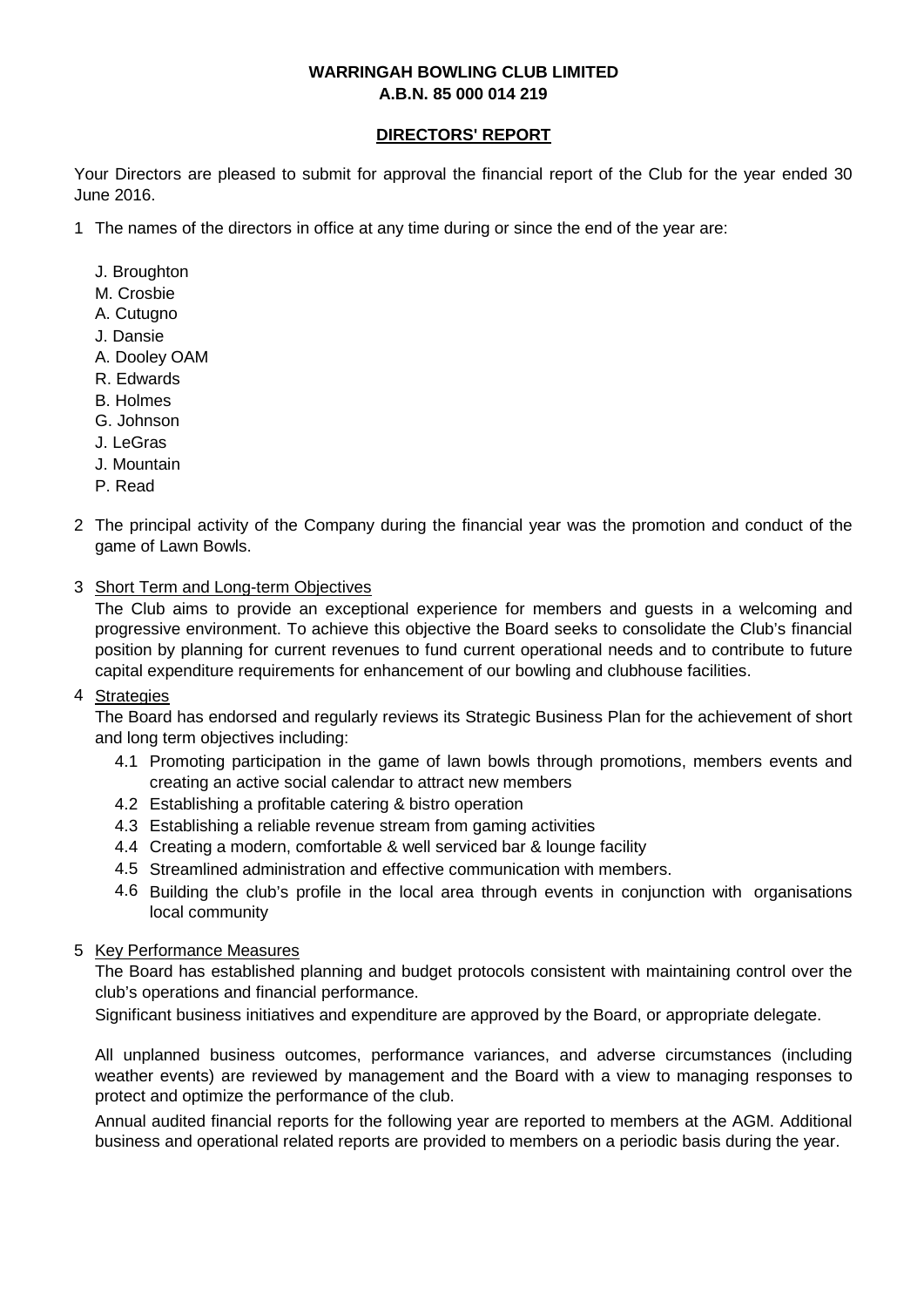#### **DIRECTORS' REPORT**

### 6. Additional information regarding Directors

| <b>CURRENT</b><br><b>DIRECTORS</b> | <b>EXPERIENCE &amp; QUALIFICATIONS</b>                                                                                                                                                       | <b>POSITION</b>                                | <b>BOARD</b><br><b>MEETINGS A/B</b> |
|------------------------------------|----------------------------------------------------------------------------------------------------------------------------------------------------------------------------------------------|------------------------------------------------|-------------------------------------|
| Ann Dooley OAM                     | 3 Years on the Board                                                                                                                                                                         | Chairman                                       |                                     |
|                                    | 2 Years as Women's Past President                                                                                                                                                            | (appointed<br>18/10/16)                        | 10/11                               |
| Janine Mountain                    | 1 Year on the Board                                                                                                                                                                          | <b>Women's President</b><br>(resigned 12/8/15, |                                     |
|                                    | <b>Retired IT Manager</b>                                                                                                                                                                    | re-apponted<br>18/10/15)                       | 7/9                                 |
| Arron Cutugno                      | 1 Year on the Board                                                                                                                                                                          | Men's President<br>(appointed                  | 3/8                                 |
|                                    | <b>Train Driver</b>                                                                                                                                                                          | 18/10/16)                                      |                                     |
| <b>Michael Crosbie</b>             | 2 Years on the Board                                                                                                                                                                         | <b>Social Director</b>                         | 10/11                               |
|                                    | <b>Retired Newspaper General Manager</b>                                                                                                                                                     |                                                |                                     |
| John Dansie                        | 3 Years on the Board<br>2 Year Men's Past President<br><b>Greens &amp; Grounds Committee</b><br><b>Foundation Committee</b><br><b>Treasurer - Diggers Section</b><br><b>Retired Surveyor</b> | <b>Director</b>                                | 8/11                                |
| Graham Johnson                     | 1 Year on the Board<br><b>Sales Executive</b>                                                                                                                                                | Director (appointed<br>18/10/16)               | 8/8                                 |
| Judy LeGras                        | 1 Year on the Board<br><b>Travel Agent</b>                                                                                                                                                   | Director (appointed<br>18/10/16)               | 6/8                                 |

A - Number of meetings attended

B - Number of meetings eligible to attend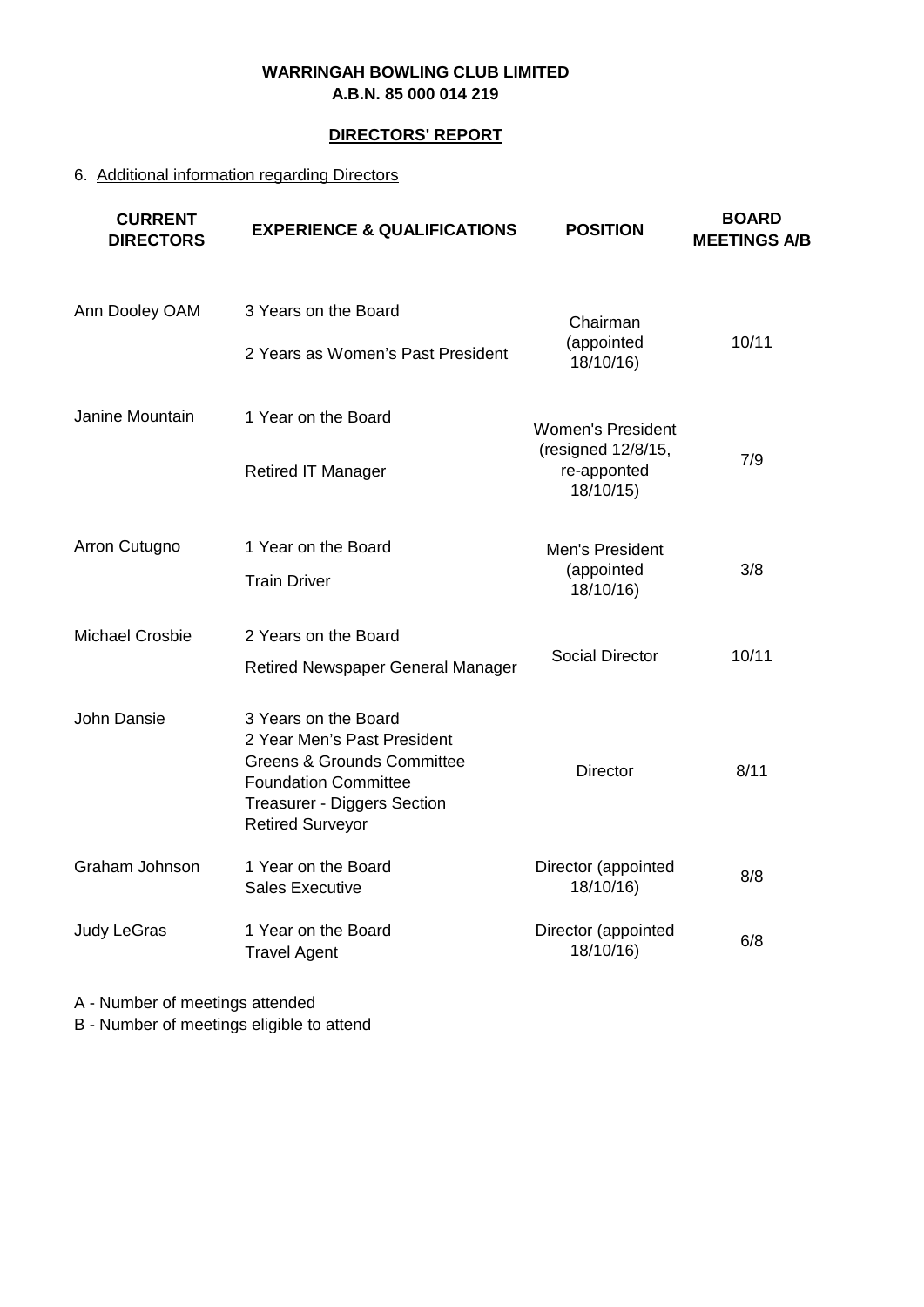#### **DIRECTORS' DECLARATION**

The Directors of the Club declare that:

- $\overline{1}$ The financial statements and notes, as set out on pages 6 to 25 are in accordance with the Corporations Act 2001:
	- (a) Comply with Australian Accounting Standards; and
	- (b) Give a true and fair view of the financial position of the Club as at 30 June, 2016 and of the performance of the year ended on that date of the Club.
- $\overline{2}$ In the opinion of the Directors these are reasonable grounds to believe that the Company will be able to pay its debts and when they become due and payable.

This declaration is made in accordance with a resolution of the Board of Directors.

GALU

Ann Dooley OAM Chairman

G. Johnson **Director** 

Dated 21st October 2016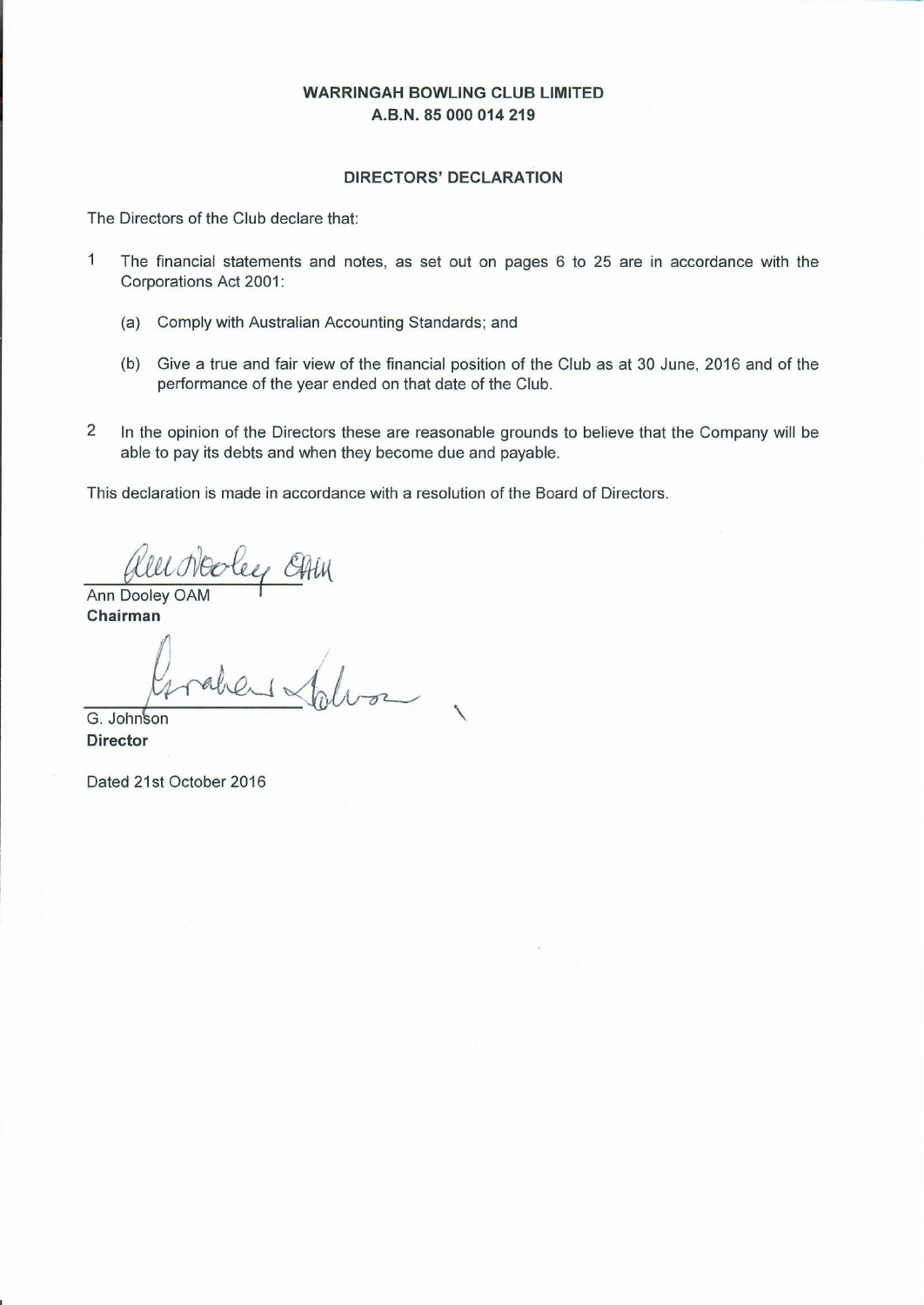#### **AUDITOR'S INDEPENDENCE DECLARATION UNDER SECTION 307C OF THE CORPORATIONS ACT 2001** TO THE DIRECTORS OF WARRINGAH BOWLING CLUB LIMITED

I declare that, to the best of my knowledge and belief during the year ended 30 June 2016 there have been:

- $(i)$ No contraventions of the auditor independence requirements as set out in the Corporations Act 2001 in relation to the audit; and
- (ii) No contraventions of any applicable code of professional conduct in relation to the audit.

Redents Nissen

Name of Firm:

Name of Partner:

**P M MELDRUM** 

21st October 2016 Suite 2, Level 3, 121 Walker St, North Sydney

Date: Address: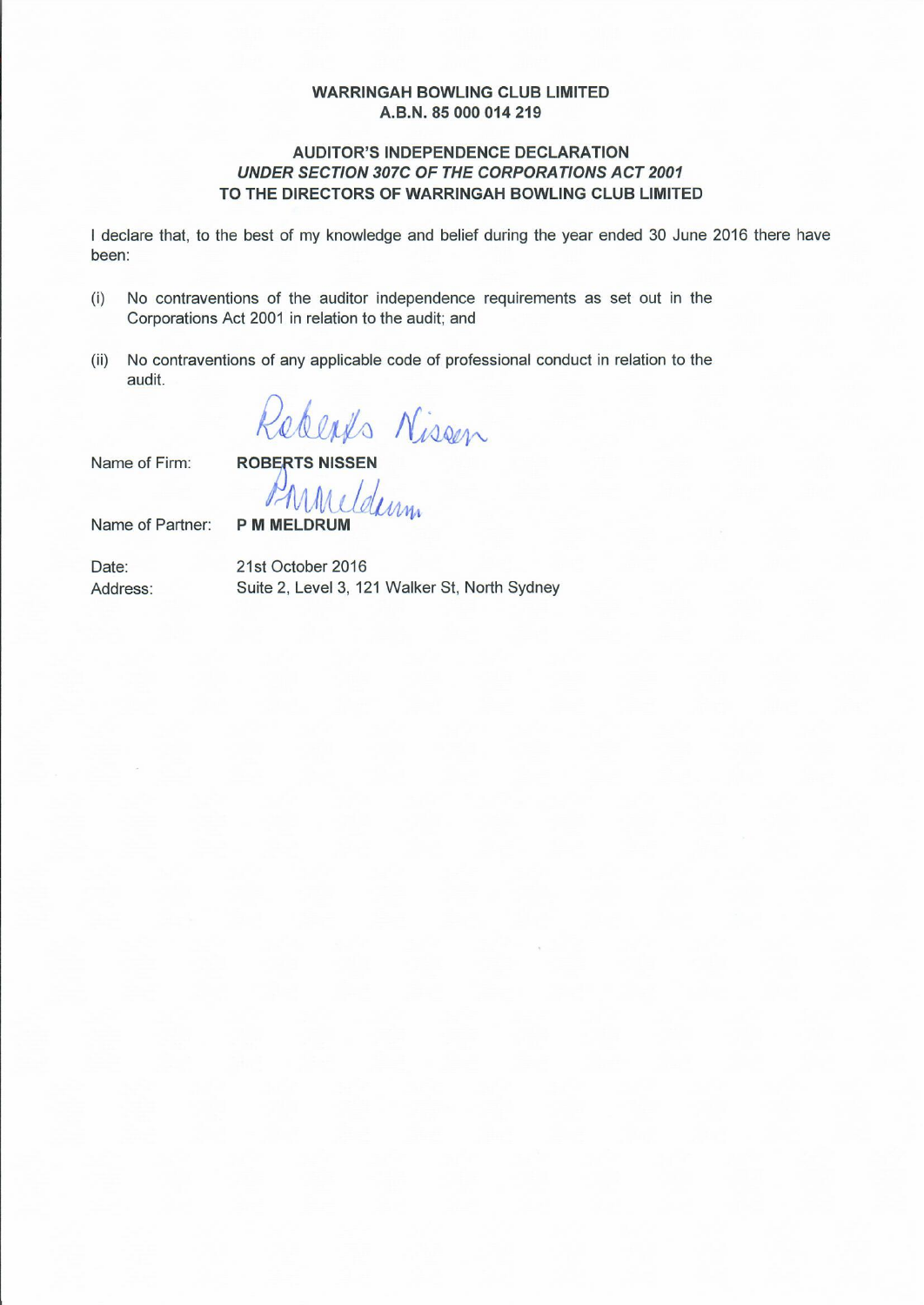#### **Statement of Profit or Loss for the Year Ended 30 June 2016**

|                                                               | <b>Note</b>      | 2016<br>S  | 2015<br>S  |
|---------------------------------------------------------------|------------------|------------|------------|
| <b>Revenue</b>                                                |                  |            |            |
| <b>Sales Revenue</b>                                          | $\overline{2}$   | 490,308    | 447,602    |
| Cost of Sales                                                 | 3                | (228, 467) | (241, 558) |
| <b>Gross Profit</b>                                           |                  | 261,841    | 206,044    |
| Other Income                                                  | $\overline{2}$   | 427,864    | 408,479    |
| <b>Expenses</b>                                               |                  |            |            |
| <b>Administration Expenses</b>                                | 3                | (68, 438)  | (57, 534)  |
| <b>Employee benefits Expenses</b>                             | 3                | (345, 860) | (331, 410) |
| Depreciation & Amortisation                                   | 4                | (64, 601)  | (51, 341)  |
| <b>Bowls Related Expenses</b>                                 | 3                | (89, 677)  | (95, 392)  |
| Repairs & Maintenance                                         | 3                | (18, 677)  | (16, 482)  |
| <b>Operational Expenses</b>                                   | 3                | (81, 272)  | (80, 544)  |
| <b>Interest Expense</b>                                       | 3                | (14, 995)  | (12, 907)  |
| <b>Other Expenses</b>                                         | 3                | (1,404)    | (1,053)    |
| Current Year Surplus/(Deficit) from Ordinary Activities       |                  | 4,781      | (32, 140)  |
| <b>Impairment of Assets</b>                                   | $\boldsymbol{9}$ |            |            |
| Current Year Surplus/(Deficit) before Income Tax              |                  | 4,781      | (32, 140)  |
| Income Tax expense                                            |                  |            |            |
| Net Current Year Profit attributable to members of the entity |                  | 4,781      | (32, 140)  |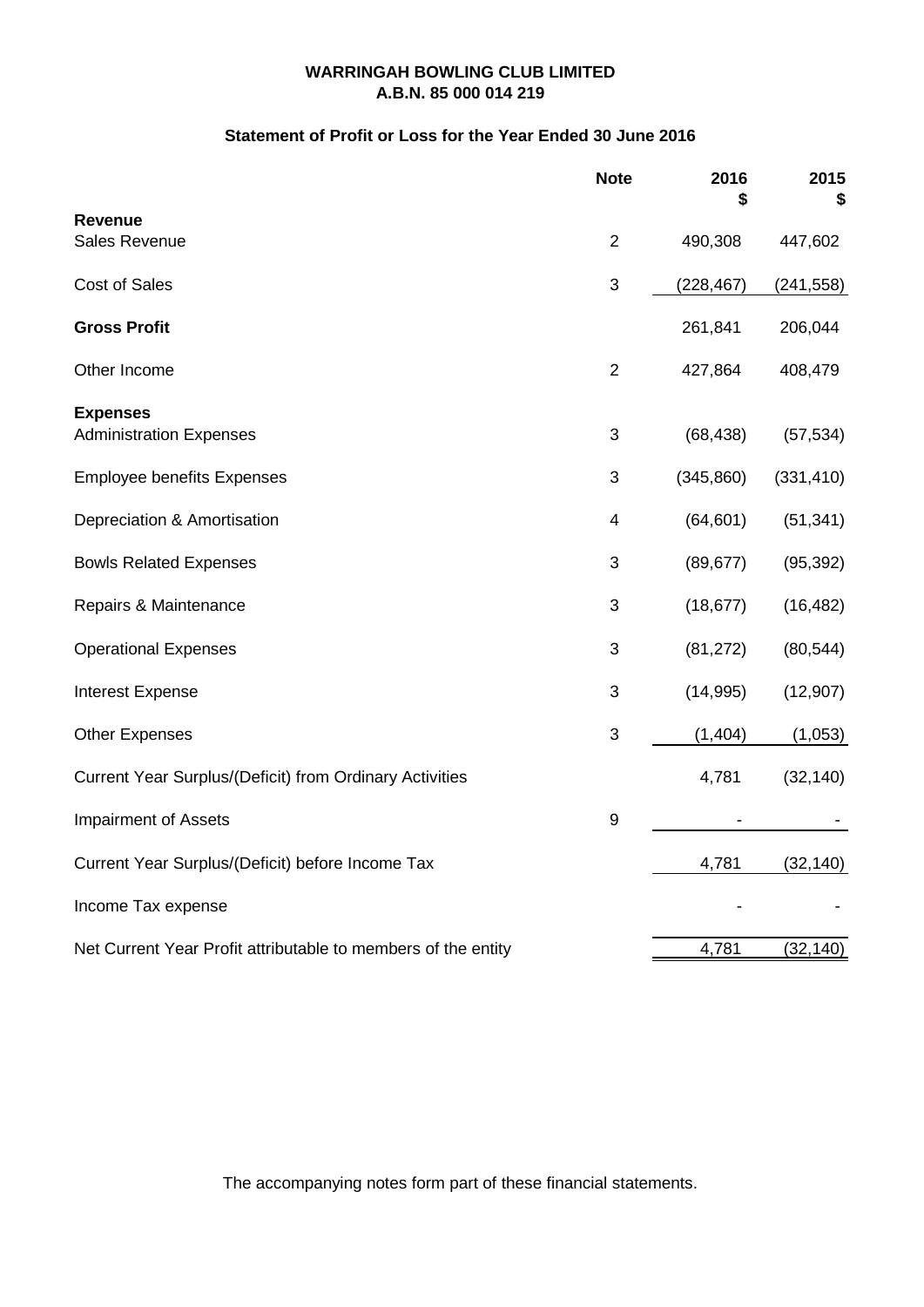#### **Statement of Comprehensive Income for the Year Ended 30 June 2016**

| <b>Note</b>                                           | 2016<br>\$ | 2015<br>\$ |
|-------------------------------------------------------|------------|------------|
| Net Current Year Surplus (Deficit)                    | 4,781      | (32, 140)  |
| Net gain on revaluation of non-current assets         |            |            |
| Other comprehensive income for the year, net of tax   |            |            |
| Total comprehensive Income for the year, attributable |            |            |
| to members of the Club                                | 4,781      | (32, 140)  |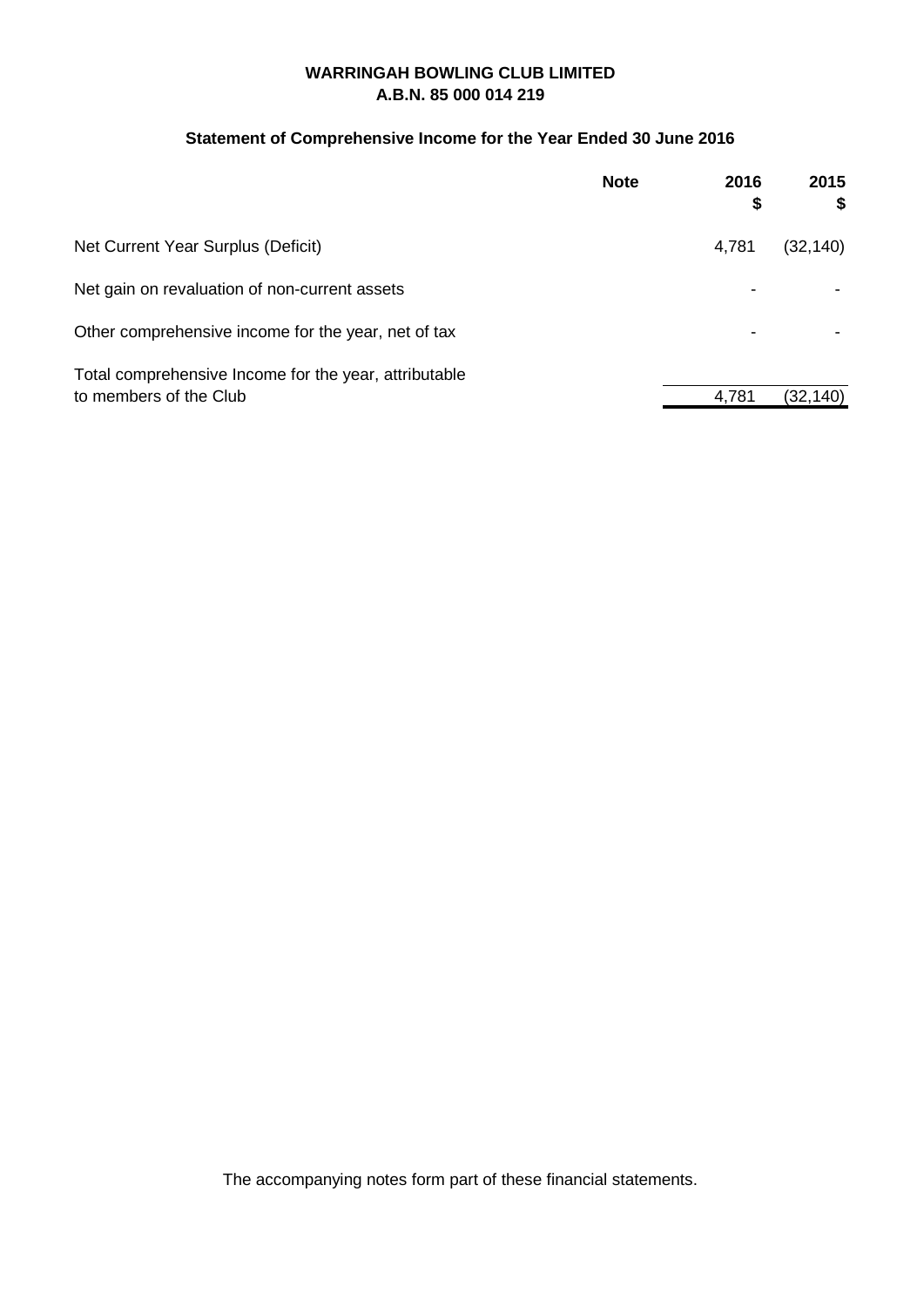#### **Statement of Financial Position as at 30 June 2016**

|                                                  | <b>Note</b>      | 2016      | 2015      |
|--------------------------------------------------|------------------|-----------|-----------|
| <b>ASSETS</b><br><b>Current Assets</b>           |                  | \$        | \$        |
|                                                  |                  |           |           |
| Cash                                             | 6                | 69,541    | 85,561    |
| Receivables                                      | $\overline{7}$   | 19,412    | 3,449     |
| Inventories                                      | 8                | 23,316    | 24,525    |
| Prepayments                                      | 7a               | 5,009     | 5,042     |
| <b>Total current Assets</b>                      |                  | 117,278   | 118,577   |
| <b>Non Current Assets</b>                        |                  |           |           |
| Property, Plant & Equipment                      | $\boldsymbol{9}$ | 4,117,938 | 4,145,491 |
| <b>Total Non Current Assets</b>                  |                  | 4,117,938 | 4,145,491 |
| <b>Total Assets</b>                              |                  | 4,235,216 | 4,264,068 |
| <b>LIABILITIES</b><br><b>Current Liabilities</b> |                  |           |           |
| Trade & Other Payables                           | 10               | 44,609    | 40,299    |
| <b>Tax Liabilities</b>                           | 12               | 22,267    | 28,488    |
| <b>Short Term Provisions</b>                     | 13               | 1,039     | 3,194     |
| Other                                            | 14               | 6,409     | 35,979    |
| <b>Total Current Liabilities</b>                 |                  | 74,324    | 107,960   |
| <b>Non Current Liabilities</b>                   | 11               | 260,000   | 260,000   |
| <b>Total Liabilities</b>                         |                  | 334,324   | 367,960   |
| <b>Net Assets</b>                                |                  | 3,900,892 | 3,896,108 |
| <b>ACCUMULATED FUNDS AND RESERVES</b>            |                  |           |           |
| <b>Retained Profits</b>                          |                  | 420,962   | 416,181   |
| Reserves                                         |                  | 3,479,927 | 3,479,927 |
| <b>Total Equity</b>                              |                  | 3,900,889 | 3,896,108 |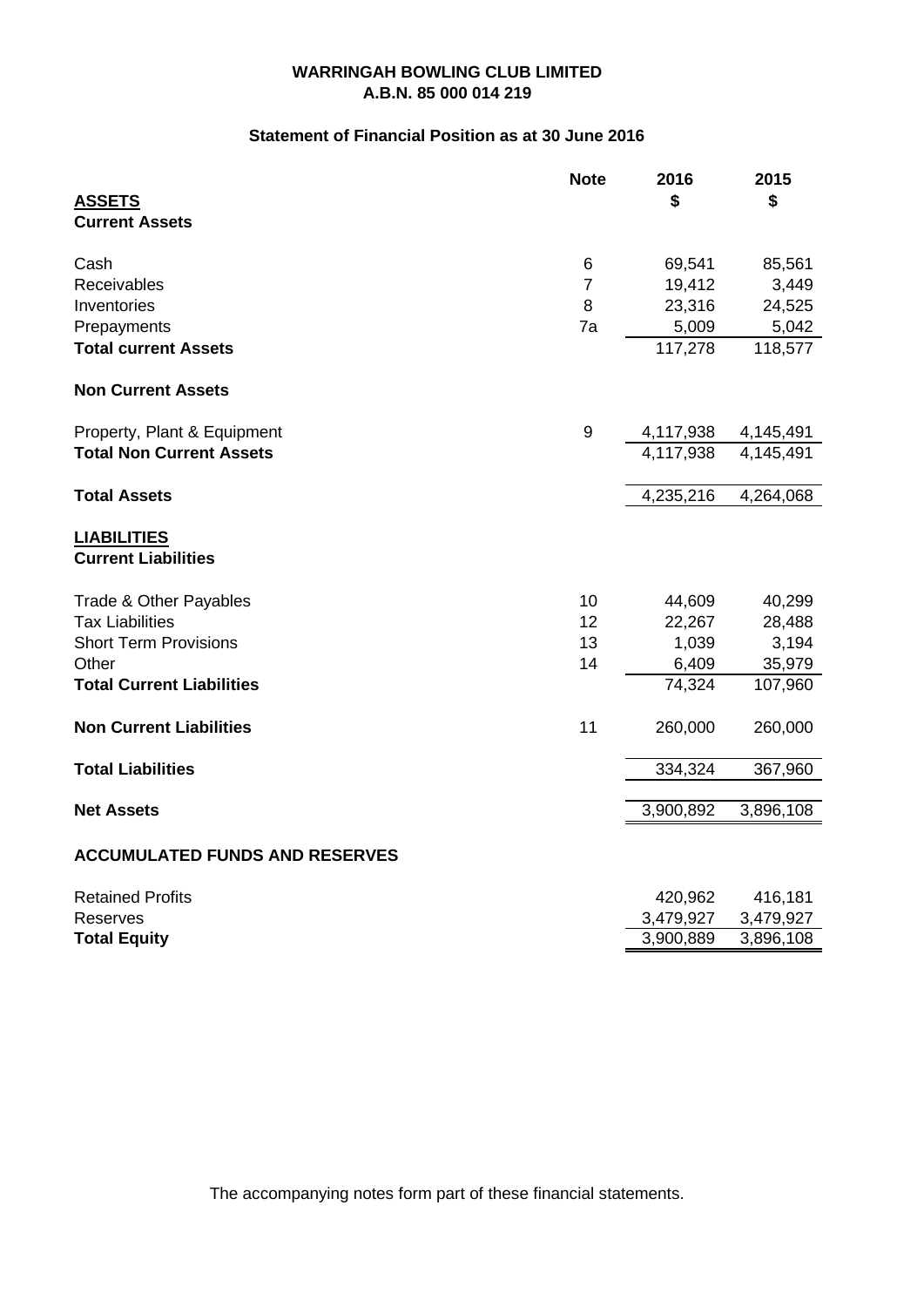#### **Statement of Changes in Equity as at 30 June, 2016**

|                                                                                         | <b>Accumulated</b><br><b>Funds</b> | <b>Asset</b><br><b>Revaluation</b><br><b>Reserve</b> |
|-----------------------------------------------------------------------------------------|------------------------------------|------------------------------------------------------|
|                                                                                         |                                    | \$                                                   |
| Balance at July 1, 2014<br>Transfer from Asset Revaluation Reserve to Accumulated Funds | 448,321                            | 3,479,927                                            |
| Surplus / (Deficit) attributable to members                                             | (32, 140)                          |                                                      |
| Balance as at June 30, 2015                                                             | 416,181                            | 3,479,927                                            |
| Transfer from Asset Revaluation Reserve to Accumulated Funds                            |                                    |                                                      |
| Surplus attributable to members                                                         | 4,781                              |                                                      |
| Balance as at June 30, 2016                                                             | 420,962                            | 3,479,927                                            |

#### **Asset Revaluation Reserve**

The Asset Revaluation Reserve records revaluations of non-current assets.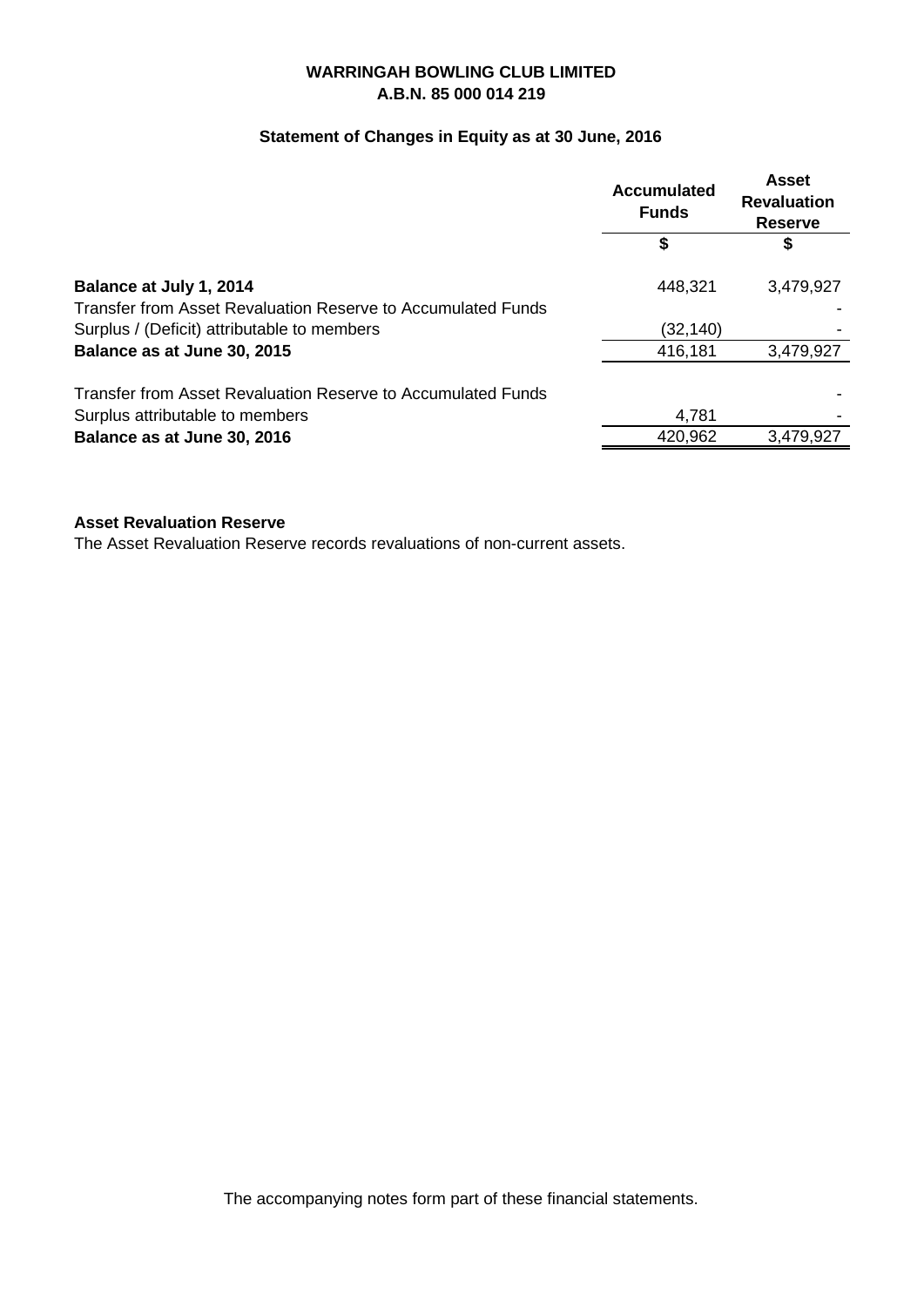#### **Cash Flow Statement for the Year Ended 30 June, 2016**

|                                                                                                             | <b>Note</b> | 2016<br>\$                                | 2015<br>\$                                  |
|-------------------------------------------------------------------------------------------------------------|-------------|-------------------------------------------|---------------------------------------------|
| <b>Cash Flow from Operating Activities</b>                                                                  |             |                                           |                                             |
| <b>Receipts from Customers</b><br>Payments to Suppliers<br><b>Interest Received</b><br><b>Interest Paid</b> |             | 902,933<br>(867, 396)<br>485<br>(14, 995) | 849,136<br>(835, 489)<br>2,152<br>(12, 907) |
| Net Cash Provided by / (used in) Operating Activities                                                       | 6           | 21,027                                    | 2,892                                       |
| <b>Cash Flows from Investing Activities</b>                                                                 |             |                                           |                                             |
| Proceeds from Sale of Property, Plant & Equipment<br>Payment for Property, Plant & Equipment                |             | (37, 047)                                 | (314, 837)                                  |
| Net Cash Provided by / (used in) Investing Activities                                                       |             | (37, 047)                                 | (314, 837)                                  |
| <b>Cash Flows from Financing Activities</b>                                                                 |             |                                           |                                             |
| Proceeds from Loans<br>Repayment of Loans                                                                   |             |                                           | 260,000                                     |
| Net Cash Provided by / (used in) Financing Activities                                                       |             |                                           | 260,000                                     |
| Net Increase / (Decrease) in Cash Held<br>Cash at Beginning of Year                                         | 6           | (16,020)<br>85,561                        | (51, 945)<br>137,506                        |
| <b>Cash at End of Year</b>                                                                                  | 6           | 69,541                                    | 85,561                                      |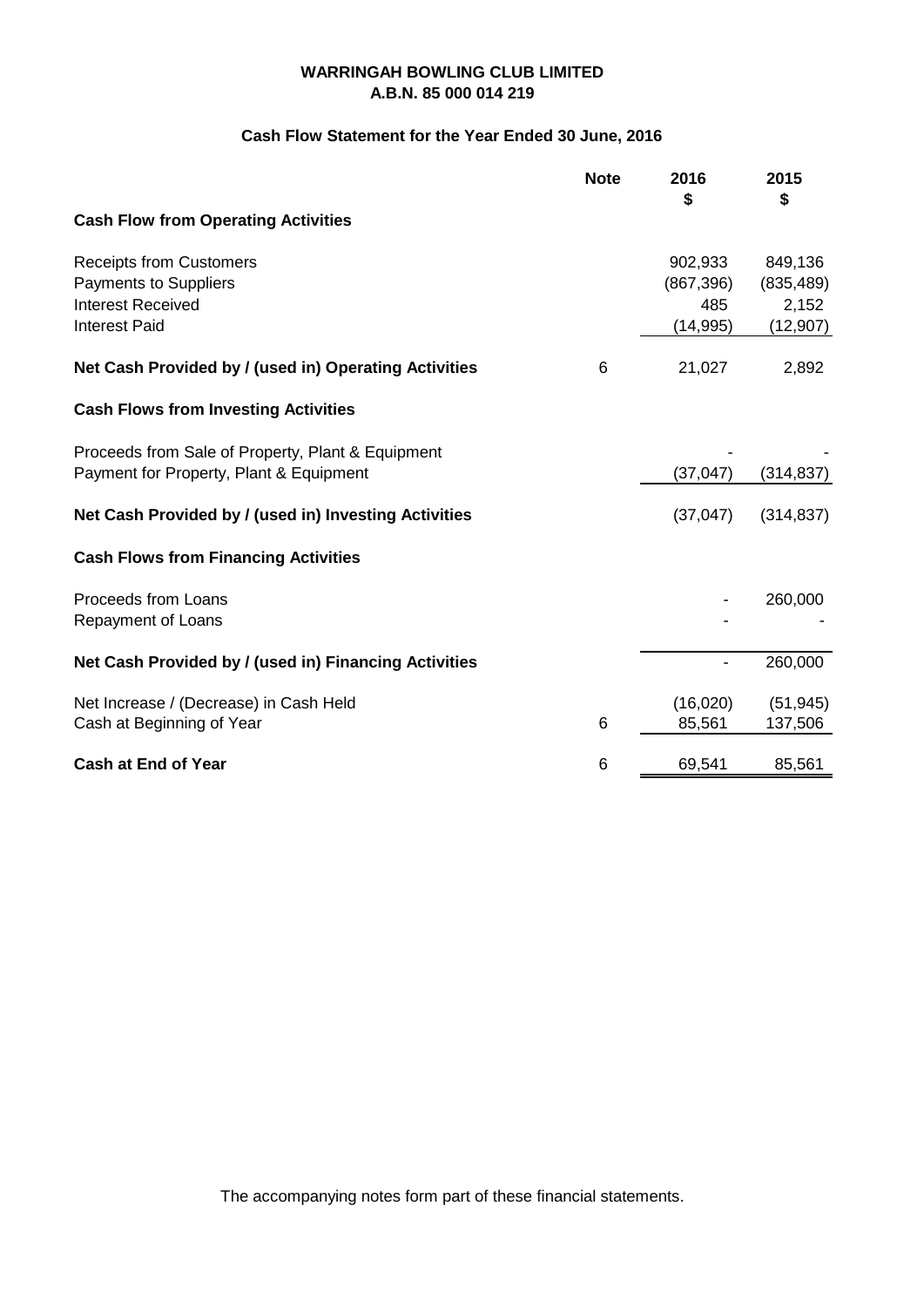#### **NOTES TO AND FORMING PART OF THE 2016 FINANCIAL STATEMENTS**

The financial statements are for Warringah Bowling Club Limited as an individual not for profit entity, incorporated and domiciled in Australia. Warringah Bowling Club Limited is a company limited by guarantee.

The financial statements were authorised for issue on September, 2016 by the directors of the club.

#### **NOTE 1: STATEMENT OF ACCOUNTING POLICIES**

#### **Basis of Preparation**

These general purpose financial statements have been prepared in accordance with the Corporations Act 2001 and the Australian Accounting Standards and Interpretations of the Australian Accounting Standards Board. The company is a not-for-profit entity for financial reporting purposes under Australian Accounting Standards.

Material accounting policies adopted in the preparation of the financial statements are presented below. They have been consistently applied unless otherwise stated.

The financial statements, except for the cash flow information, have been prepared on an accrual basis and are based on historical costs, modified, where applicable, by the measurement at fair value of selected non-current assets, financial assets and financial liabilities. The amounts presented in the financial statements have been rounded to the nearest dollar.

a) <u>Income Tax</u>

No provision for income tax is required as the Club is exempt from income tax under Div 50 of the Income Tax Assessment Act 1997,due to its promotions of bowls.

#### b) <u>Inventories on Hand</u>

Inventories are measured at the lower cost and current replacement cost.

Inventories acquired at no cost or for nominal consideration are measured at the current replacement cost as at the date of acquisition.

c) <u>Impairment of Assets</u>

At the end of each reporting period, the Club reviews the carrying values of its tangible assets to determine whether there is any indication that those assets have been impaired. If such an indication exists, the recoverable amount of the asset, being the higher of the asset's fair value less costs to sell and value in use, is compared to the asset's carrying value. Any excess of the asset's carrying value over its recoverable amount is expensed to the Statement of Comprehensive Income.

When the future economic benefits of the asset are not primarily dependent upon the assets ability to generate net cash inflows and when the entity would, if deprived of the asset, replace its remaining future economic benefits, value in use is assessed as the depreciated replacement cost of an asset.

Where it is not possible to estimate the recoverable amount of an assets class, the entity estimates the recoverable amount of the cash generating unit to which the class of assets belong.

Where an impairment loss on a revalued asset is identified, this is recognised against the revaluation surplus in respect of the same class of asset to the extent that the impairment loss does not exceed the amount in the revaluation surplus for that class of asset.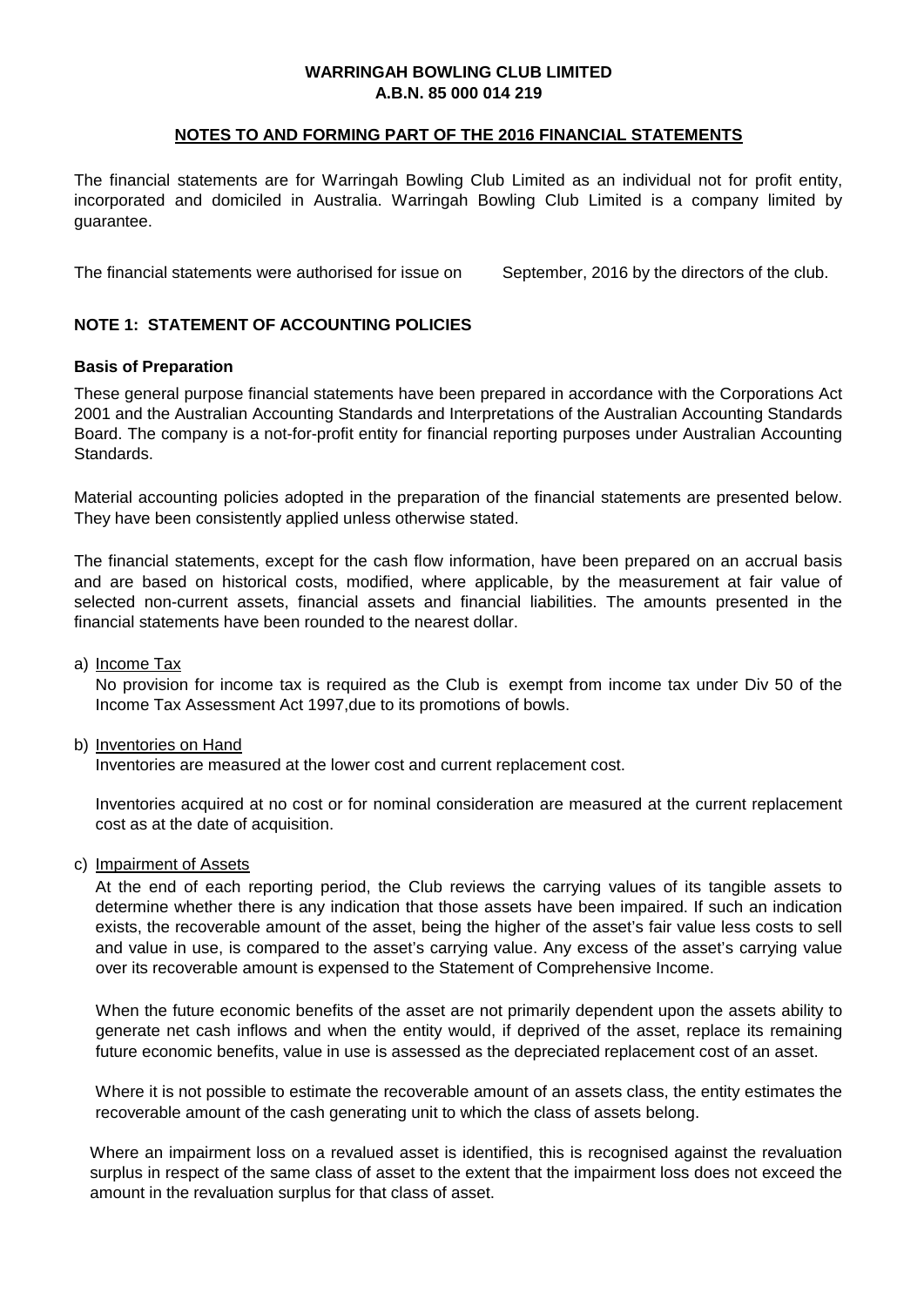#### **NOTES TO AND FORMING PART OF THE 2016 FINANCIAL STATEMENTS**

#### d) Property, Plant and Equipment

(i) Each class of Property, Plant and Equipment is carried at cost of fair value, less where applicable, any accumulated depreciation and impairment losses.

#### Freehold Property

Freehold land and buildings are shown at their fair value based on periodic, but at least triennial, valuations by external independent valuers, less subsequent depreciation for buildings.

In periods when the freehold land and buildings are not subject to an independent valuation, the directors conduct directors' valuations to ensure the carrying amount for the land and buildings is not materially different to the fair value.

Increases in the carrying amount arising on revaluation of land and buildings are recognised in other comprehensive income and accumulated in the revaluation surplus in equity. Revaluation decreases that offset previous increases of the same class of assets are recognised in other comprehensive income under the heading of revaluation surplus. All other decreases are recognised in profit or loss.

Any accumulated depreciation at the date of revaluation is eliminated against the gross carrying amount of the asset and the net amount is restated to the revalued amount of the asset.

#### Plant and Equipment

Plant and equipment are measured on the cost basis and are therefore carried at cost less accumulated depreciation and any accumulated impairment losses. In the event the carrying amount of plant and equipment is greater than the estimated recoverable amount the carrying amount is written down to the estimated recoverable amount. A formal assessment of recoverable amount is made when impairment indicators are present.

Subsequent costs are included in the asset's carrying amount or recognised as a separate asset, as appropriate, only when it is probable that future economic benefits associated with the item will flow to the company and the cost of the item can be measured reliably. All other repairs and maintenance are recognised as expenses in profit or loss in the financial period in which they are incurred.

#### **Depreciation**

The depreciable amount of all fixed assets including buildings and capitalised leased assets, but excluding freehold land, are depreciated over their useful lives to the economic entity commencing from the time the asset is held ready for use.

The depreciation rates used for each class of depreciable assets are:

| <b>Classes of Fixed Asset</b>   | <b>Depreciation Rate</b> |
|---------------------------------|--------------------------|
| <b>Buildings</b>                | $0.0 - 2.5\%$            |
| <b>Furniture &amp; Fittings</b> | $10.0 - 33.0\%$          |
| Plant & equipment               | $5.0 - 50.0\%$           |
| Greens & Surrounds              | $10.0 - 20.0\%$          |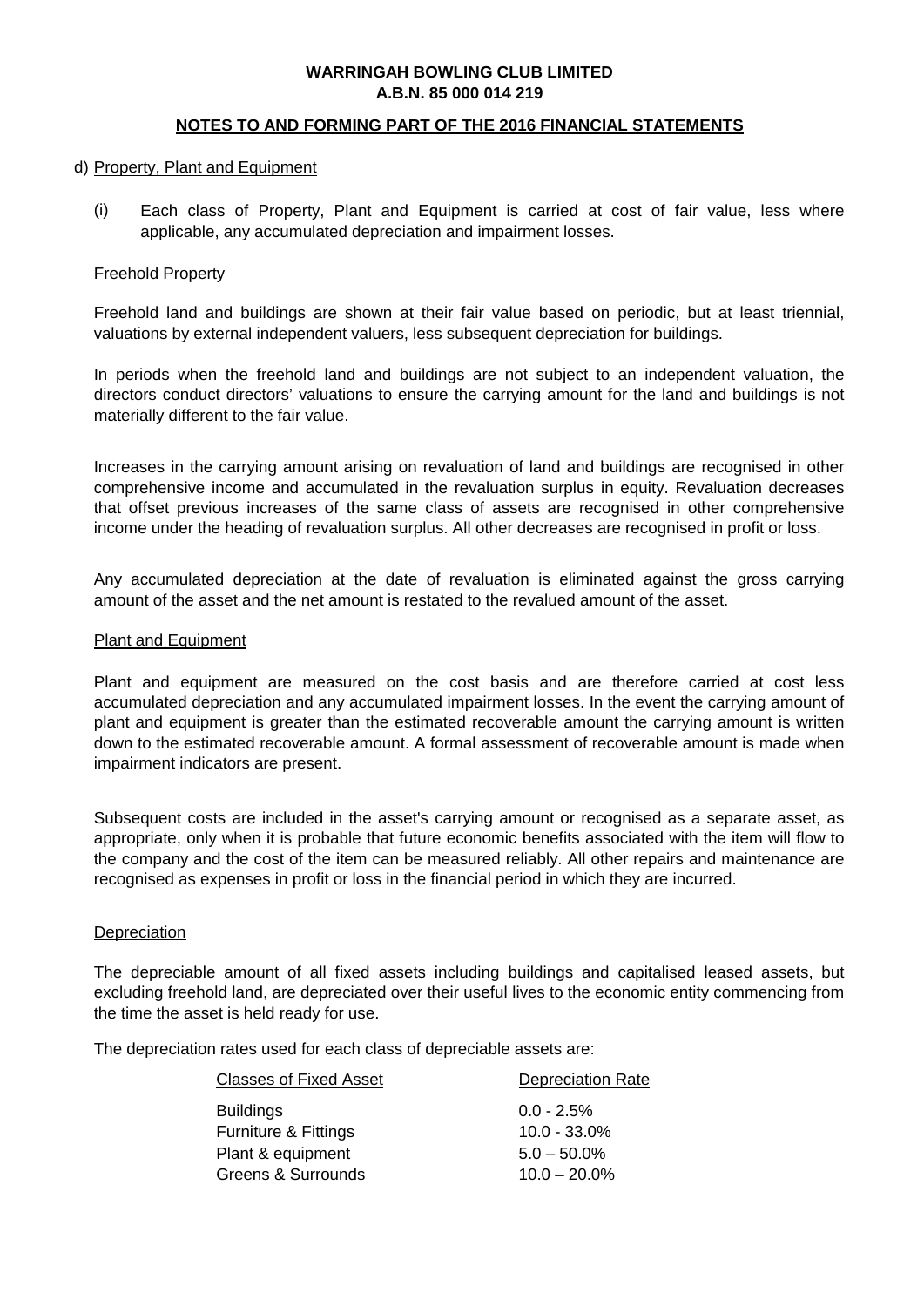#### **NOTES TO AND FORMING PART OF THE 2016 FINANCIAL STATEMENTS**

The assets' residual values and useful lives are reviewed and adjusted, if appropriate, at the end of each reporting period.

Gains and losses on disposals are determined by comparing proceeds with the carrying amount. These gains or losses are recognised in profit or loss in the period in which they arise.

#### e) <u>Leases</u>

Leases of fixed assets where substantially all the risks and benefits incidental to the ownership of the asset, but not the legal ownership, are transferred to the Club are classified as finance leases. Finance leases are capitalised, recognising an asset and a liability equal to the present value of the minimum lease payments, including any guaranteed residual values. Leased assets are depreciated on straight line basis over their estimated useful lives where it is likely that the economic entity will obtain ownership of the asset or over the term of the lease. Lease payments are allocated between the reduction of the lease liability & the lease interest expense for the period.

#### f) Employee Provisions

#### (i) Short-term employee provisions

Provision is made for the company's obligation for short-term employee benefits. Short-term employee benefits are benefits (other than termination benefits) that are expected to be settled wholly before 12 months after the end of the annual reporting period in which the employees render the related service, including wages, salaries and sick leave. Short-term employee benefits are measured at the (undiscounted) amounts expected to be paid when the obligation is settled.

#### (ii) Other long-term employee provisions

Provision is made for employees' long service leave and annual leave entitlements not expected to be settled wholly within 12 months after the end of the annual reporting period in which the employees rendered the related service. Other long-term employee benefits are measured at the present value of the expected future payments to be made to employees. Expected future payments incorporate anticipated future wage and salary level, duration of service and employee departures, and are discounted at rates determined by reference to market yields at the end of the reporting period on government bonds that have maturity dates that approximate the terms of the obligations. Upon the remeasurement of obligations for other long-term employee benefits, the net change in the obligation is recognised in profit or loss as part of employee benefits expense.

The Club's obligation for long-term employee benefits are presented as non-current employee provisions in its statement of financial position, except where the Club does not have an unconditional right to defer settlement for at least 12 months after the end of the reporting period, in which case the obligations are presented as current provisions.

#### g) <u>Cash on Hand</u>

Cash on hand includes cash on hand, deposits held at-call with banks, other short-term highly liquid investments with original maturities of three months or less, and bank overdrafts. Bank overdrafts are shown within short-term borrowings in current liabilities on the statement of financial position.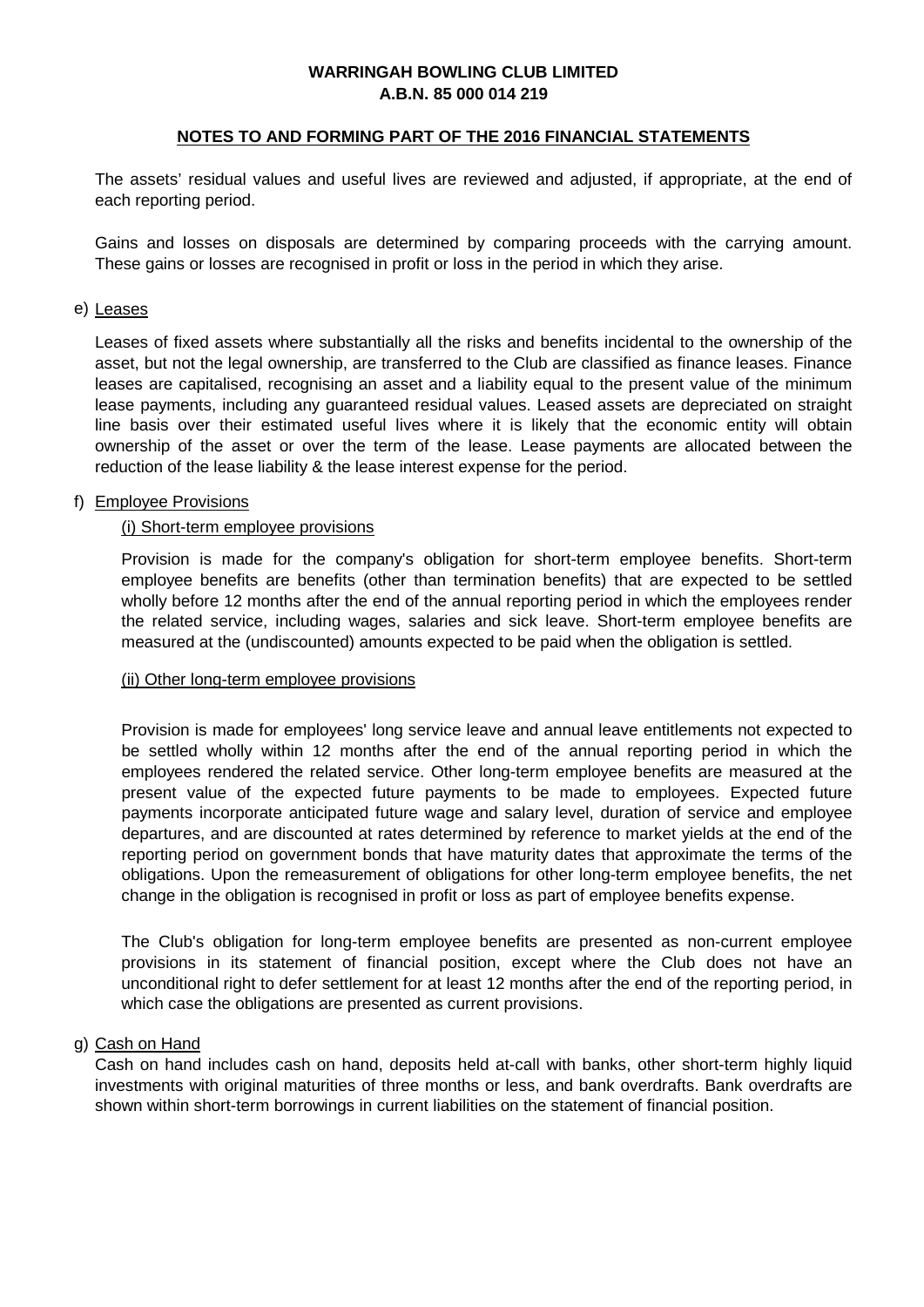#### **NOTES TO AND FORMING PART OF THE 2016 FINANCIAL STATEMENTS**

#### h) Accounts Receivable and Other Debtors

Accounts receivable and other debtors include amounts due from members as well as amounts receivable from customers for goods sold in the ordinary course of business. Receivables expected to be collected within 12 months of the end of the reporting period are classified as current assets. All other receivables are classified as non-current assets.

Accounts receivable are initially recognised at fair value and subsequently measured at amortised cost using the effective interest method, less any provision for impairment. Refer to Note 1(c) for further discussion on the determination of impairment losses.

#### i) <u>Revenue</u>

Non-reciprocal grant revenue is recognised in profit or loss when the entity obtains control of the grant and it is probable that the economic benefits gained from the grant will flow to the entity and the amount of the grant can be measured reliably.

If conditions are attached to the grant which must be satisfied before it is eligible to receive the contribution, the recognition of the grant as revenue will be deferred until those conditions are satisfied. When grant revenue is received whereby the entity incurs an obligation to deliver economic value directly back to the contributor, this is considered a reciprocal transaction and the grant revenue is recognised in the statement of financial position as a liability until the service has been delivered to the contributor, otherwise the grant is recognised as income on receipt.

The Club receives non-reciprocal contributions of assets from the government and other parties for zero or a nominal value. These assets are recognised at fair value on the date of acquisition in the statement of financial position, with a corresponding amount of income recognised in the statement of profit or loss and other comprehensive income.

Donations and bequests are recognised as revenue when received. Dividends revenue is recognised when the right to receive a dividend has been established. Revenue from the sale of goods and delivery of services is recognised upon the delivery of goods to customers. Interest revenue is recognised on a proportional basis taking into account the interest rates applicable to the financial assets. All revenue is stated net of goods and services tax.

Revenue from the rendering of a service is recognised upon the deliver of the service to the customer. All revenue is stated net of the amount of goods and services tax.

#### e) <u>Goods & Services Tax</u>

Revenues, expenses and assets are recognised net of the amount of GST, except where the amount of GST incurred is not recoverable from the Australian Taxation Office (ATO). Receivables and payables are stated inclusive of the amount of GST receivable or payable. The net amount of GST recoverable from, or payable to, the ATO is included with other receivables or payables in the statement of financial position. Cash flows are presented on a net basis. The GST components of cash flows arising from investing or financing activities, which are recoverable from or payable to the ATO, are presented as operating cash flows included in receipts from customers or payments to suppliers in the color

#### f) <u>Provisions</u>

Provisions are recognised when the entity has a legal or constructive obligation, as a result of past events, for which it is probable that an outflow of economic benefits will result and that outflow can be reliably measured. Provisions recognised represent the best estimate of the amounts required to settle the obligations at the end of the reporting period.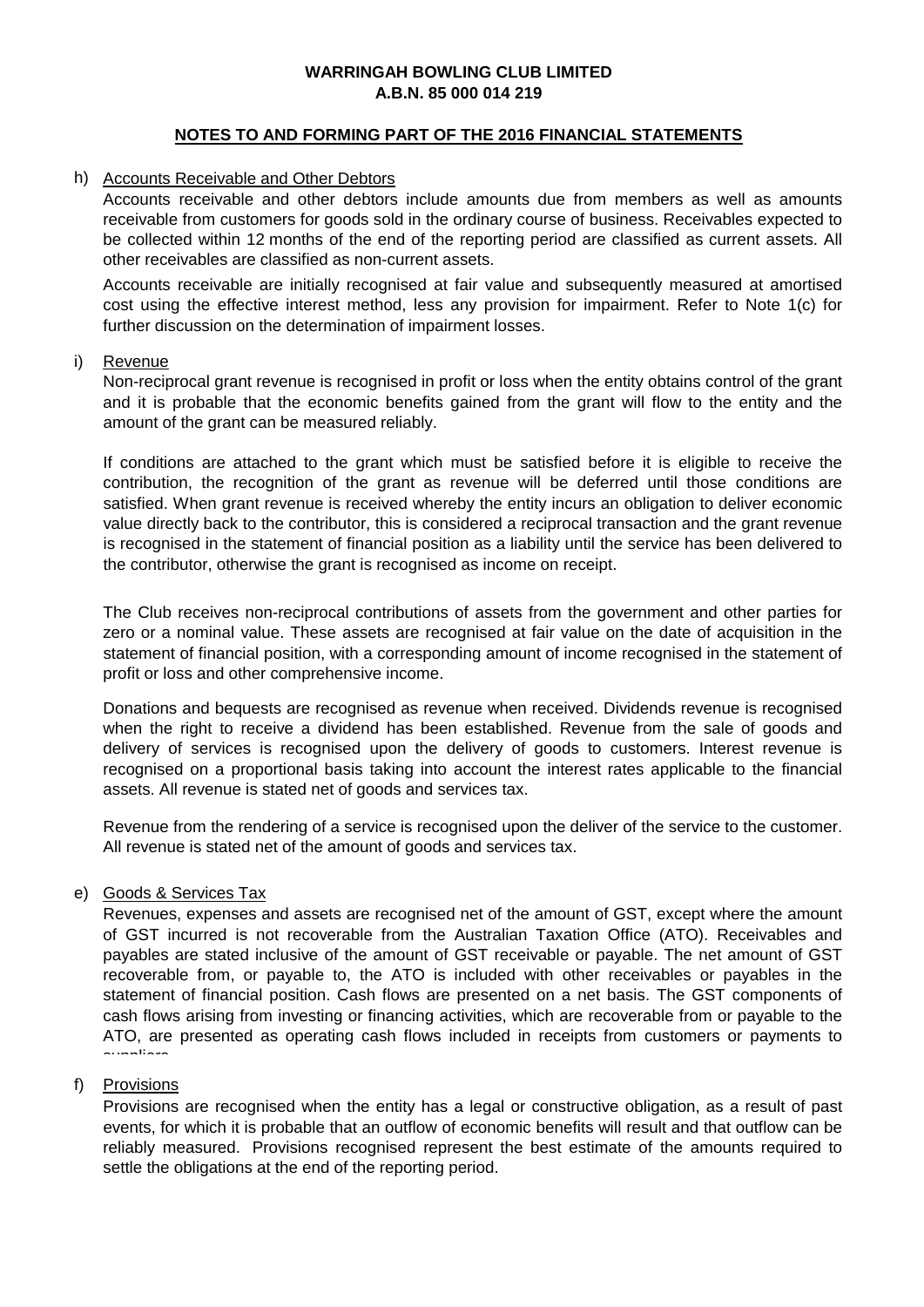#### **NOTES TO AND FORMING PART OF THE 2016 FINANCIAL STATEMENTS**

#### k) Comparative Figures

When required by Accounting Standards comparative figures have been adjusted to conform with changes in presentation for the current financial year. When an entity applies an accounting policy retrospectively, makes a retrospective restatement or reclassifies items in its financial statements, a statement of financial position as at the beginning of the earliest comparative period must be disclosed.

#### l) New Accounting Standards for Application in Future Periods

The AASB has issued a number of new and amended Accounting Standards and Interpretations that have mandatory application dates for future reporting periods, some of which are relevant to the company. The company has decided not to early adopt any of the new and amended pronouncements. The company's assessment of the new and amended pronouncements that are relevant to the company but applicable in future reporting periods is set out below:

AASB 9: Financial Instruments and associated Amending Standards (applicable to annual reporting periods beginning on or after 1 January 2018).

The Standard will be applicable retrospectively (subject to the provisions on hedge accounting outlined below) and includes revised requirements for the classification and measurement of financial instruments, revised recognition and derecognition requirements for financial instruments, and simplified requirements for hedge accounting.

The key changes that may affect the company on initial application include certain simplifications to the classification of financial assets, simplifications to the accounting of embedded derivatives, upfront accounting for expected credit loss, and the irrevocable election to recognise gains and losses on investments in equity instruments that are not held for trading in other comprehensive income.

Although the directors anticipate that the adoption of AASB 9 may have an impact on the company's financial instruments, it is impracticable at this stage to provide a reasonable estimate of such impact.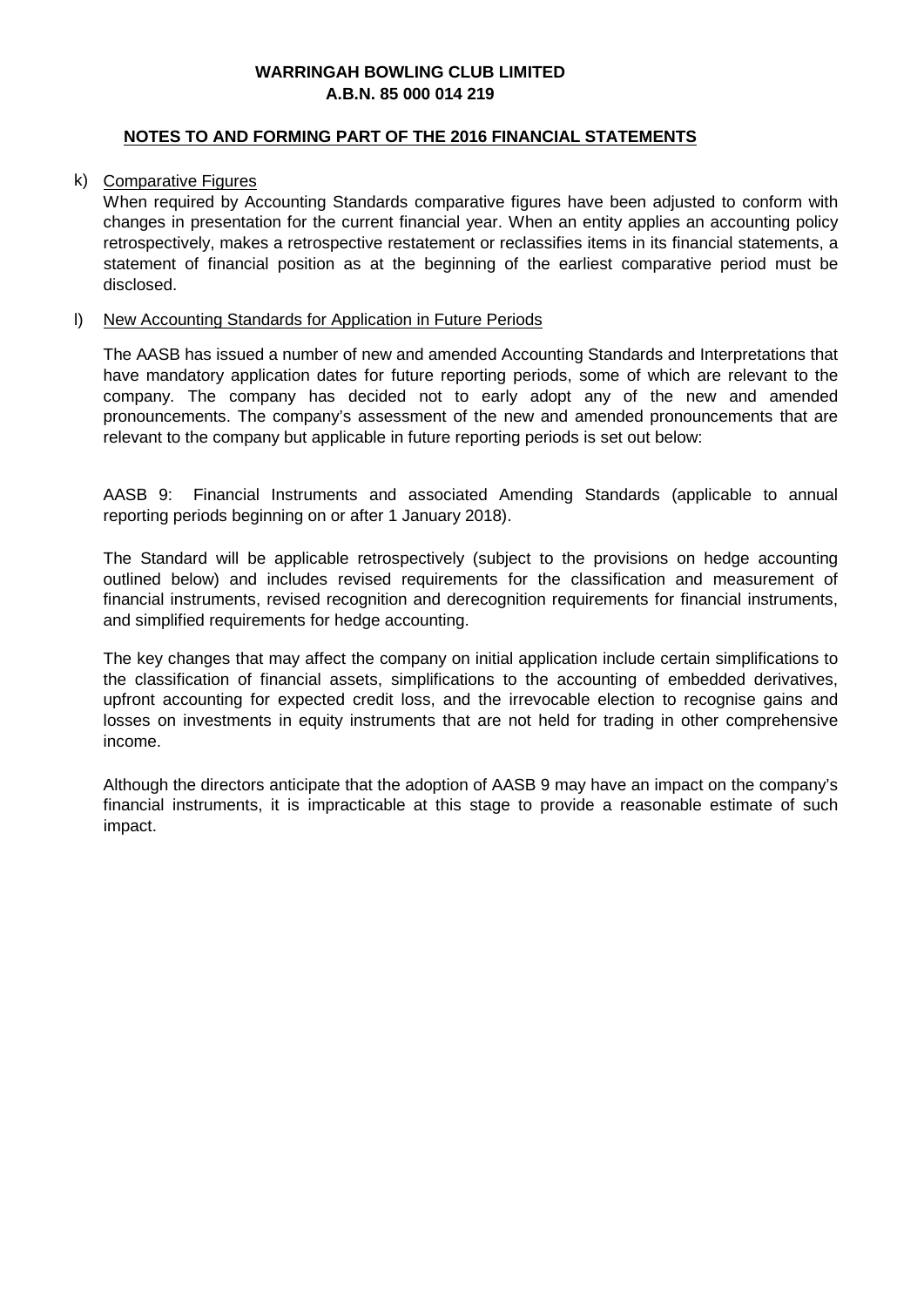#### **NOTES TO AND FORMING PART OF THE 2016 FINANCIAL STATEMENTS**

#### m) Accounts Payable and Other Payables

Accounts payable and other payables represent the liability outstanding at the end of the reporting period for goods and services received by the company during the reporting period which remain unpaid. The balance is recognised as a current liability with the amounts normally paid within 30 days of recognition of the liability. and other payables represent the liability outstanding at the end of the reporting period for goods and services received by the Club during the reporting period which remain unpaid. The balance is recognised as a current liability with the amounts normally paid within 30 days of recognition of the liability.

#### n) Critical Accounting Estimates and Judgements

The directors evaluate estimates and judgments incorporated into the financial statements based on historical knowledge and best available current information. Estimates assume a reasonable expectation of future events and are based on current trends and economic data, obtained both externally and within the Club.

|                                           | <b>NOTE</b> | 2016    | 2015    |
|-------------------------------------------|-------------|---------|---------|
|                                           |             | \$      | \$      |
| <b>NOTE 2: REVENUE &amp; OTHER INCOME</b> |             |         |         |
| <b>Sales Revenue</b>                      |             |         |         |
| <b>Bar Sales</b>                          |             | 272,818 | 270,161 |
| Functions & Catering Income               |             | 217,490 | 177,441 |
|                                           |             | 490,308 | 447,602 |
| <b>Other Income</b>                       |             |         |         |
| <b>Poker Machine Revenue</b>              |             | 46,382  | 33,371  |
| <b>Bowling Green Income</b>               |             | 53,725  | 50,884  |
| Subscriptions                             |             | 20,641  | 21,581  |
| <b>Rents Received</b>                     |             | 284,019 | 279,064 |
| Raffle Income                             |             | (93)    | 3,623   |
| Interest Received                         |             | 485     | 2,152   |
| Other Income                              |             | 22,705  | 17,804  |
|                                           |             | 427,864 | 408,479 |
|                                           |             |         |         |
| <b>Total Income</b>                       |             | 918,172 | 856,081 |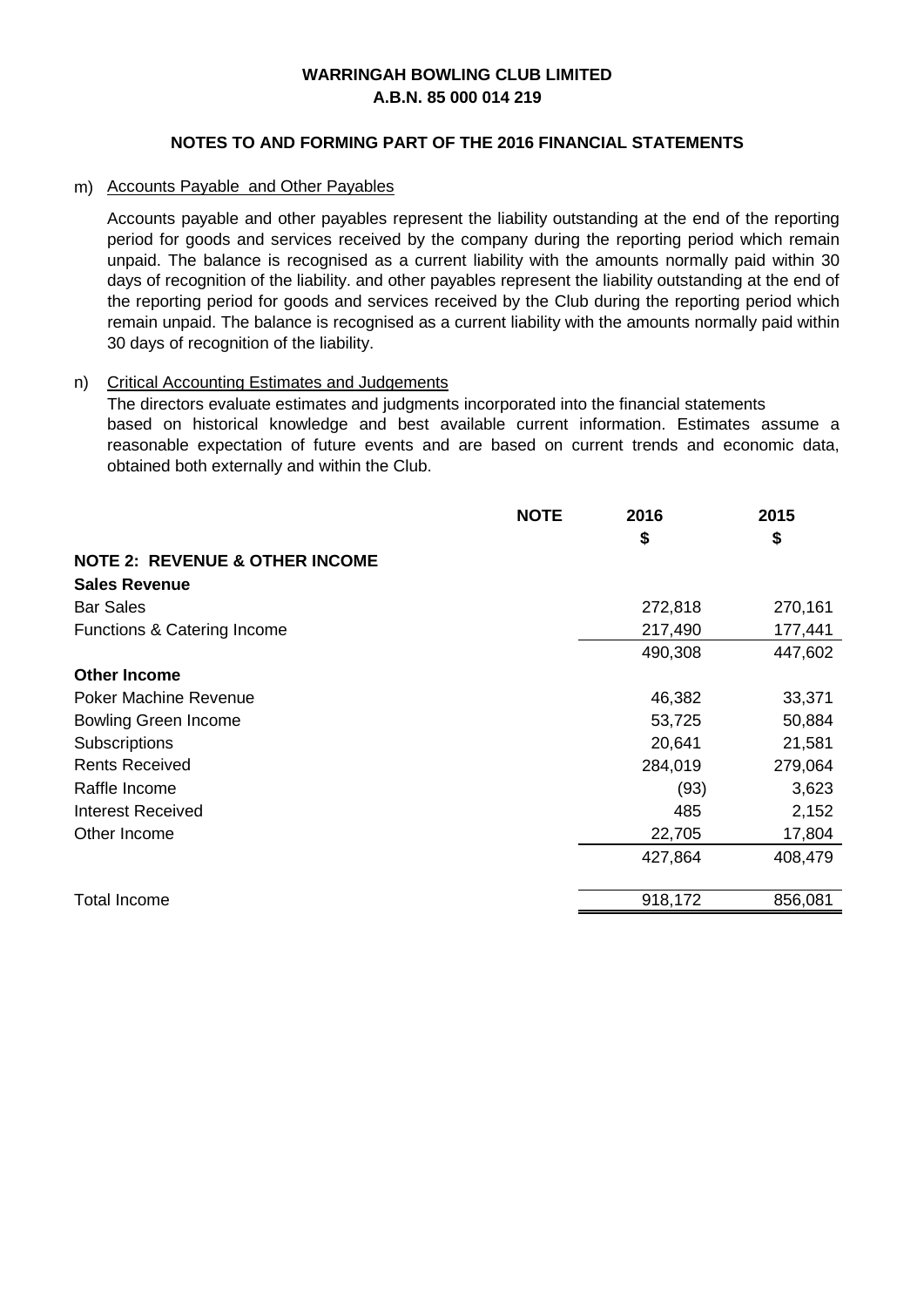#### **NOTES TO AND FORMING PART OF THE 2016 FINANCIAL STATEMENTS**

|                                                 | <b>NOTE</b> | 2016      | 2015      |
|-------------------------------------------------|-------------|-----------|-----------|
| <b>NOTE 3: EXPENSES</b>                         |             | S         | \$        |
| <b>Cost of Sales</b>                            |             |           |           |
| Cost of Sales - Bar                             |             | 118,658   | 124,717   |
| Cost of Sales - Function & Catering             |             | 109,809   | 116,841   |
|                                                 |             | 228,467   | 241,558   |
| <b>Other Expenses</b>                           |             |           |           |
| <b>Bowls Related</b>                            |             | 89,677    | 95,392    |
| <b>Employee Benefits</b>                        |             | 345,860   | 331,410   |
| Administration                                  |             | 68,438    | 57,534    |
| Repairs & Maintenance                           |             | 18,677    | 16,482    |
| <b>Other Expenses</b>                           |             | 1,404     | 1,053     |
| <b>Depreciation Expense</b>                     |             | 64,601    | 51,341    |
| Interest Expense                                |             | 14,995    | 12,907    |
| <b>Operational Expenses</b>                     |             | 81,272    | 80,544    |
|                                                 |             | 684,924   | 646,663   |
| <b>Total Expenses</b>                           |             | 913,391   | 888,221   |
| <b>NOTE 4: DEPRECIATION</b>                     |             |           |           |
| Clubhouse                                       |             | 6,028     | 4,588     |
| Furniture & Fittings                            |             | 27,433    | 21,392    |
| Plant & Equipment                               |             | 24,944    | 20,810    |
| <b>Greens &amp; Grounds</b>                     |             | 3,121     | 2,756     |
| <b>Poker Machines</b>                           |             | 3,075     | 1,795     |
|                                                 |             | 64,601    | 51,341    |
| <b>NOTE 5: RESERVES</b>                         |             |           |           |
| <b>Asset Revaluation Reserve</b>                |             | 3,479,927 | 3,479,927 |
| <b>NOTE 6: CASH ON HAND</b><br>a) Bank Accounts |             |           |           |
| <b>Trading Account</b>                          |             | 9,230     | 31,486    |
| <b>Interest Bearing Account</b>                 |             | 34,813    | 34,367    |
| <b>Trophies Account</b>                         |             | 1,513     | 1,496     |
| <b>Women's Accounts</b>                         |             | 8,812     | 9,121     |
| Digger's Section                                |             |           |           |
| <b>Foundation Account</b>                       |             | 2,366     | 12        |
| <b>Term Deposit</b>                             |             |           |           |
| <b>Construction Account</b>                     |             | 199       | 198       |
| Cash on Hand                                    |             | 12,608    | 8,881     |
|                                                 |             | 69,541    | 85,561    |

The effective interest rate on short-term bank deposits was 2.35%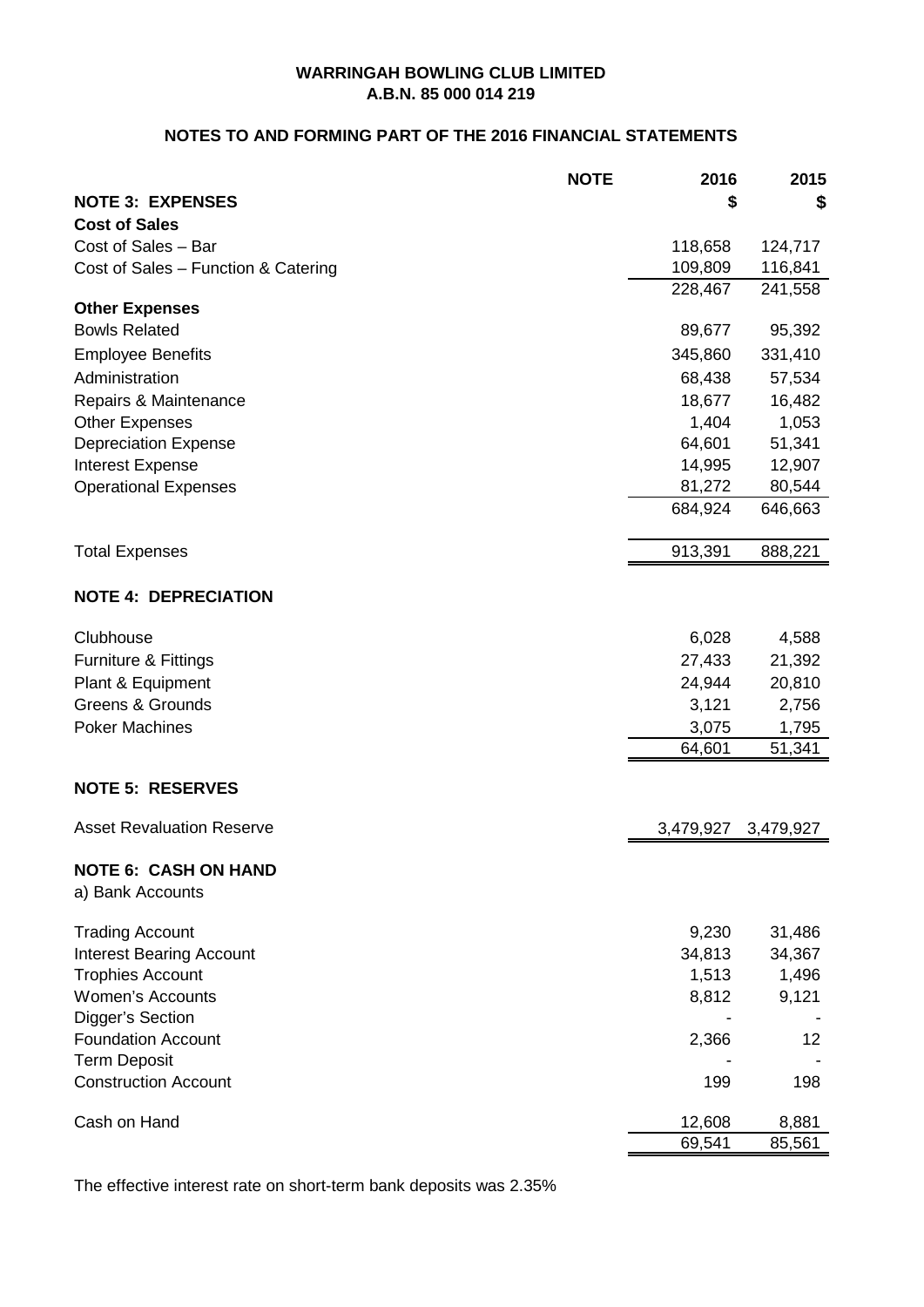#### **NOTES TO AND FORMING PART OF THE 2016 FINANCIAL STATEMENTS**

#### **NOTE 6: CASH (Cont'd)**

|                                                                  | <b>NOTE</b> | 2016      | 2015      |
|------------------------------------------------------------------|-------------|-----------|-----------|
| Reconciliation of cash flow from operating activities with<br>b) |             |           |           |
| <b>Current Year Surplus</b>                                      |             | \$        | \$        |
| Operating Profit/(Loss) after Income Tax                         |             | 4,781     | (32, 140) |
| Non-cash flows in operating profit                               |             |           |           |
| Depreciation                                                     |             | 64,601    | 51,341    |
| Changes to Provision                                             |             | (2, 155)  | (498)     |
| Changes in assets & liabilities                                  |             |           |           |
| Decrease (Increase) in trade Debtors                             |             | (15,963)  | (3, 449)  |
| Decrease (Increase) in inventories                               |             | 1,209     | (7, 834)  |
| Decrease (Increase) in prepayments                               |             | 33        | (5,042)   |
| (Decrease) Increase in trade creditors & Accruals                |             | (1,909)   | 7,770     |
| (Decrease) Increase in Income in Advance                         |             | (29, 570) | (7, 256)  |
| Net Cash provided by Operating Activities                        |             | 21,027    | 2,892     |
| <b>NOTE 7: RECEIVABLES</b>                                       |             |           |           |
| <b>Trade Debtors</b>                                             |             | 19,412    | 3,449     |
|                                                                  |             |           |           |

#### **i. Provision for Doubtful Debts**

Current trade receivables are generally on 30-day terms. These receivables are assessed for recoverability and a provision for impairment is recognised when there is objective evidence that an individual trade receivable is impaired. These amounts have been included in other expense items.

Movement in the provision for impairment of receivables is as follows:

| Provision for impairment as at 30 June 2014 | <b>NIL</b> |
|---------------------------------------------|------------|
| - Charge for year                           |            |
| - Written off                               |            |
| Provision for impairment as at 30 June 2015 | <b>NIL</b> |
| - Charge for year                           |            |
| - Written off                               |            |
| Provision for impairment as at 30 June 2016 | NIL        |
|                                             |            |

#### **ii. Credit Risk – Accounts Receivable and Other Debtors**

The Club does not have any material credit risk exposure to any single receivable or group of receivables.

The following table details the company's trade and other receivables exposed to credit risk with ageing analysis and impairment provided for thereon. Amounts are considered as 'past due' when the debt has not been settled within the terms and conditions agreed between the Club and the customer. Receivables that are past due are assessed for impairment by ascertaining solvency of the debtors and are provided for where there are specific circumstances indicating that the debt may not be fully repaid to the company.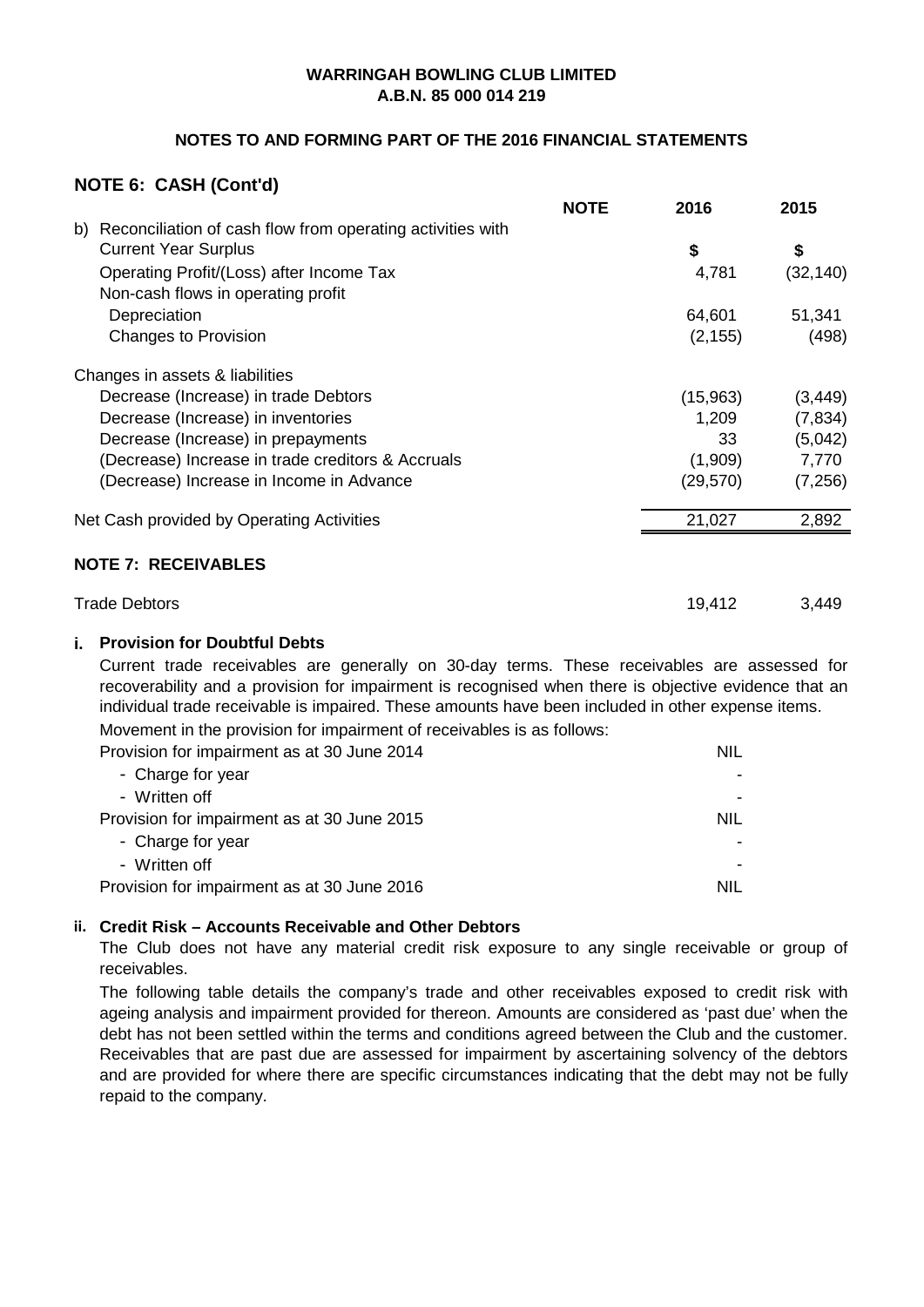#### **NOTES TO AND FORMING PART OF THE 2016 FINANCIAL STATEMENTS**

The balances of receivables that remain within initial trade terms (as detailed in the table) are considered to be of high credit quality.

|                                                | Past due &<br><b>Gross Amount</b><br>Past due but not impaired (days<br>impaired<br>overdue) |    |       | <b>Within initial</b><br>trade terms |                      |            |
|------------------------------------------------|----------------------------------------------------------------------------------------------|----|-------|--------------------------------------|----------------------|------------|
|                                                |                                                                                              |    | < 30  | $31 - 60$                            | 61-90                |            |
| 2015                                           | \$                                                                                           | \$ | \$    | \$                                   | \$                   | \$         |
| Trade receivables                              | 3,449                                                                                        |    | 3,449 |                                      |                      |            |
| Other receivables                              |                                                                                              |    |       |                                      |                      |            |
| <b>Total</b>                                   | 3,449                                                                                        |    | 3,449 |                                      |                      |            |
| 2016                                           |                                                                                              |    |       |                                      |                      |            |
| <b>Trade receivables</b>                       | 19,412                                                                                       |    |       |                                      |                      | 19,412     |
| Other receivables                              |                                                                                              |    | -     |                                      |                      |            |
| <b>Total</b>                                   | 19,412                                                                                       |    |       |                                      |                      | 19,412     |
| <b>NOTE 7a: PREPAYMENTS</b>                    |                                                                                              |    |       | <b>NOTE</b>                          | 2016<br>\$           | 2015<br>\$ |
|                                                |                                                                                              |    |       |                                      |                      |            |
| Prepayments                                    |                                                                                              |    |       |                                      | 5,009                | 5,042      |
| <b>NOTE 8: INVENTORIES</b>                     |                                                                                              |    |       |                                      |                      |            |
| Stock on Hand                                  |                                                                                              |    |       |                                      | 23,316               | 24,525     |
| <b>NOTE 9: PROPERTY, PLANT &amp; EQUIPMENT</b> |                                                                                              |    |       |                                      |                      |            |
| <b>Freehold Land</b>                           |                                                                                              |    |       |                                      |                      |            |
| At valuation                                   |                                                                                              |    |       |                                      | 3,600,000            | 3,600,000  |
| <b>Clubhouse</b>                               |                                                                                              |    |       |                                      |                      |            |
| <b>Clubhouse at Cost</b>                       |                                                                                              |    |       |                                      | 238,239              | 234,759    |
| Less: Accumulated Depreciation                 |                                                                                              |    |       |                                      | (10, 616)<br>227,623 | (4, 588)   |
| <b>Plant &amp; Equipment</b>                   |                                                                                              |    |       |                                      |                      | 230,171    |
| <b>Equipment at Cost</b>                       |                                                                                              |    |       |                                      | 252,343              | 250,223    |
| Less: Accumulated Depreciation                 |                                                                                              |    |       |                                      | (108, 367)           | (83, 423)  |
|                                                |                                                                                              |    |       |                                      | 143,976              | 166,800    |
| <b>Furniture &amp; Fittings</b>                |                                                                                              |    |       |                                      |                      |            |
| <b>Furniture at Cost</b>                       |                                                                                              |    |       |                                      | 210,895              | 197,787    |
| Less: Accumulated Depreciation                 |                                                                                              |    |       |                                      | (97, 990)            | (70, 557)  |
|                                                |                                                                                              |    |       |                                      | 112,905              | 127,230    |
| <b>Greens &amp; Surrounds</b>                  |                                                                                              |    |       |                                      |                      |            |
| <b>Greens at Cost</b>                          |                                                                                              |    |       |                                      | 29,507               | 28,317     |
| Less: Accumulated Depreciation                 |                                                                                              |    |       |                                      | (14, 653)            | (11,532)   |
|                                                |                                                                                              |    |       |                                      | 14,854               | 16,785     |
| <b>Poker Machines</b>                          |                                                                                              |    |       |                                      |                      |            |
| <b>Poker Machines at Cost</b>                  |                                                                                              |    |       |                                      | 23,450               | 6,300      |
| Less: Accumulated Depreciation                 |                                                                                              |    |       |                                      | (4,870)              | (1,795)    |
|                                                |                                                                                              |    |       |                                      | 18,580               | 4,505      |
| <b>Total</b>                                   |                                                                                              |    |       |                                      | 4,117,938            | 4,145,491  |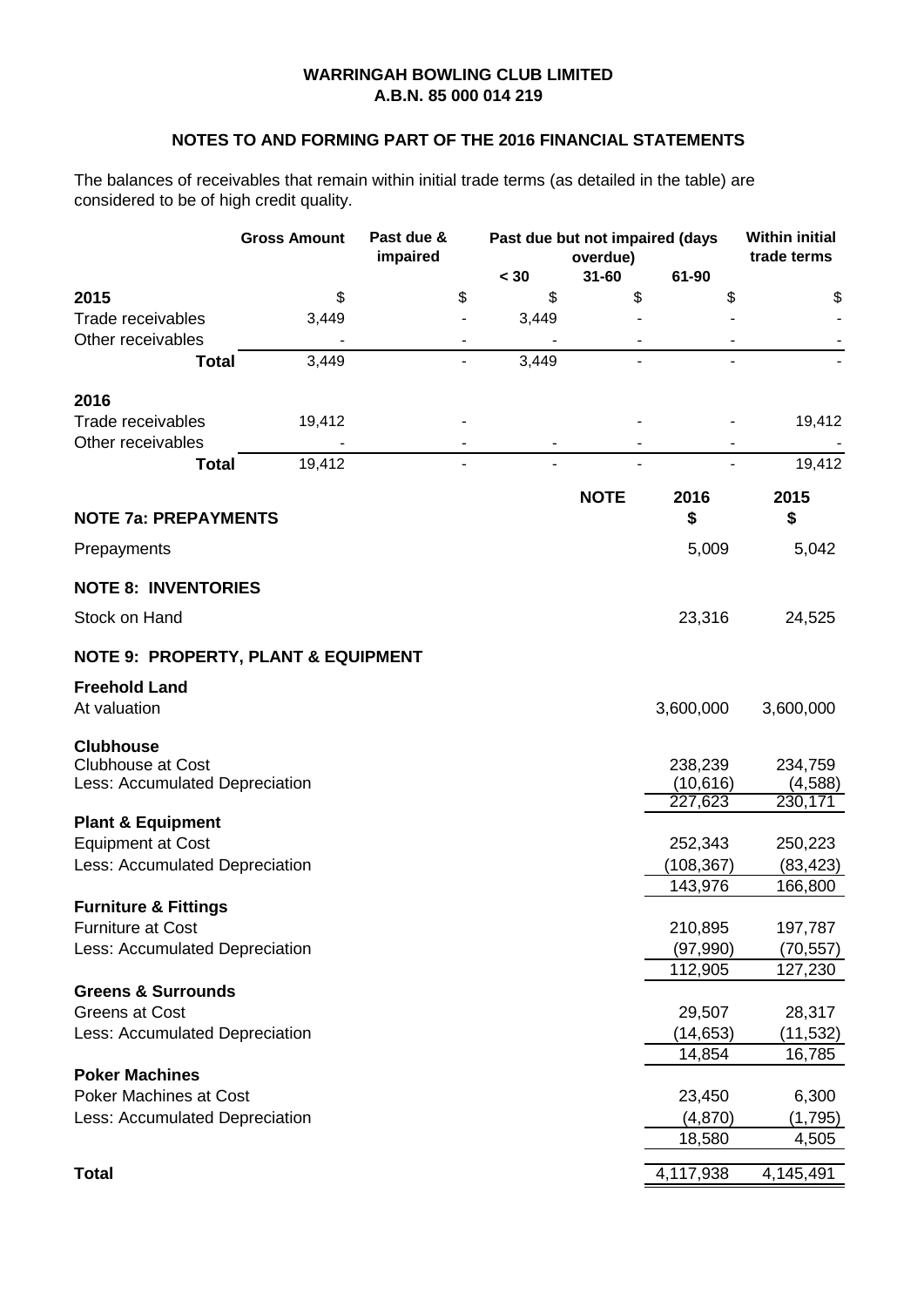#### **NOTES TO AND FORMING PART OF THE 2016 FINANCIAL STATEMENTS**

#### **NOTE 9: PROPERTY, PLANT & EQUIPMENT (Cont'd)**

#### **Movement in Carrying Amounts**

|                                | <b>Furniture &amp;</b> |                  | Plant &          | Greens &         | <b>Poker</b>    |           |
|--------------------------------|------------------------|------------------|------------------|------------------|-----------------|-----------|
| 2015                           | <b>Fittings</b>        | <b>Clubhouse</b> | <b>Equipment</b> | <b>Surrounds</b> | <b>Machines</b> | Total     |
| Net Book Value Brought Forward | 58,282                 | 121,826          | 80.408           | 15.179           | 6,300           | 281,995   |
| Additions (Disposals)          | 90.340                 | 112,934          | 107,202          | 4.361            |                 | 314.837   |
| <b>Depreciation Expense</b>    | (21,392)               | (4,588)          | (20, 810)        | (2,755)          | (1,795)         | (51, 340) |
| <b>Impairment Adjustments</b>  |                        |                  |                  |                  |                 |           |
| Carrying amount at end of year | 127,230                | 230,172          | 166,800          | 16,785           | 4,505           | 545,492   |
|                                |                        |                  |                  |                  |                 |           |
|                                |                        |                  |                  |                  |                 |           |
|                                | <b>Furniture &amp;</b> |                  | Plant &          | Greens &         | <b>Poker</b>    |           |
| 2016                           | <b>Fittings</b>        | <b>Clubhouse</b> | <b>Equipment</b> | <b>Surrounds</b> | <b>Machines</b> | Total     |
| Net Book Value Brought Forward | 127,230                | 230,172          | 166.800          | 16,785           | 4,505           | 545,492   |
| Additions (Disposals)          | 13.108                 | 3.479            | 2.120            | 1.190            | 17.150          | 37.047    |
| <b>Depreciation Expense</b>    | (27,433)               | (6,028)          | (24, 944)        | (3, 121)         | (3,075)         | (64, 601) |
| <b>Impairment Adjustments</b>  |                        |                  |                  |                  |                 |           |

| <b>NOTE 10: PAYABLES - CURRENT</b>   | <b>NOTE</b> | 2016    | 2015    |
|--------------------------------------|-------------|---------|---------|
|                                      |             | \$      | \$      |
| <b>Trade Creditors</b>               |             | 19,016  | 15,387  |
| <b>Other Creditors</b>               |             | 12,302  | 12,908  |
| <b>Audit Fees</b>                    |             | 5,000   | 5,000   |
| <b>Other Payroll Liabilities</b>     |             | 8,291   | 7,004   |
|                                      |             | 44,609  | 40,299  |
| <b>NOTE 11: BORROWINGS</b>           |             |         |         |
| Current                              |             |         |         |
| Non-current                          |             | 260,000 | 260,000 |
| <b>NOTE 12: TAXES</b>                |             |         |         |
| <b>GST Liability</b>                 |             | 10,950  | 11,563  |
| PAYG Withholding tax due             |             | 11,317  | 16,925  |
|                                      |             | 22,267  | 28,488  |
| <b>NOTE 13: PROVISIONS - CURRENT</b> |             |         |         |
| <b>Provision for Annual Leave</b>    |             | 1,039   | 3,194   |

The current portion for this provision includes the total amount accrued for annual leave entitlements and the amounts accrued for long service leave entitlements that have vested due to employees having completed the required period of service.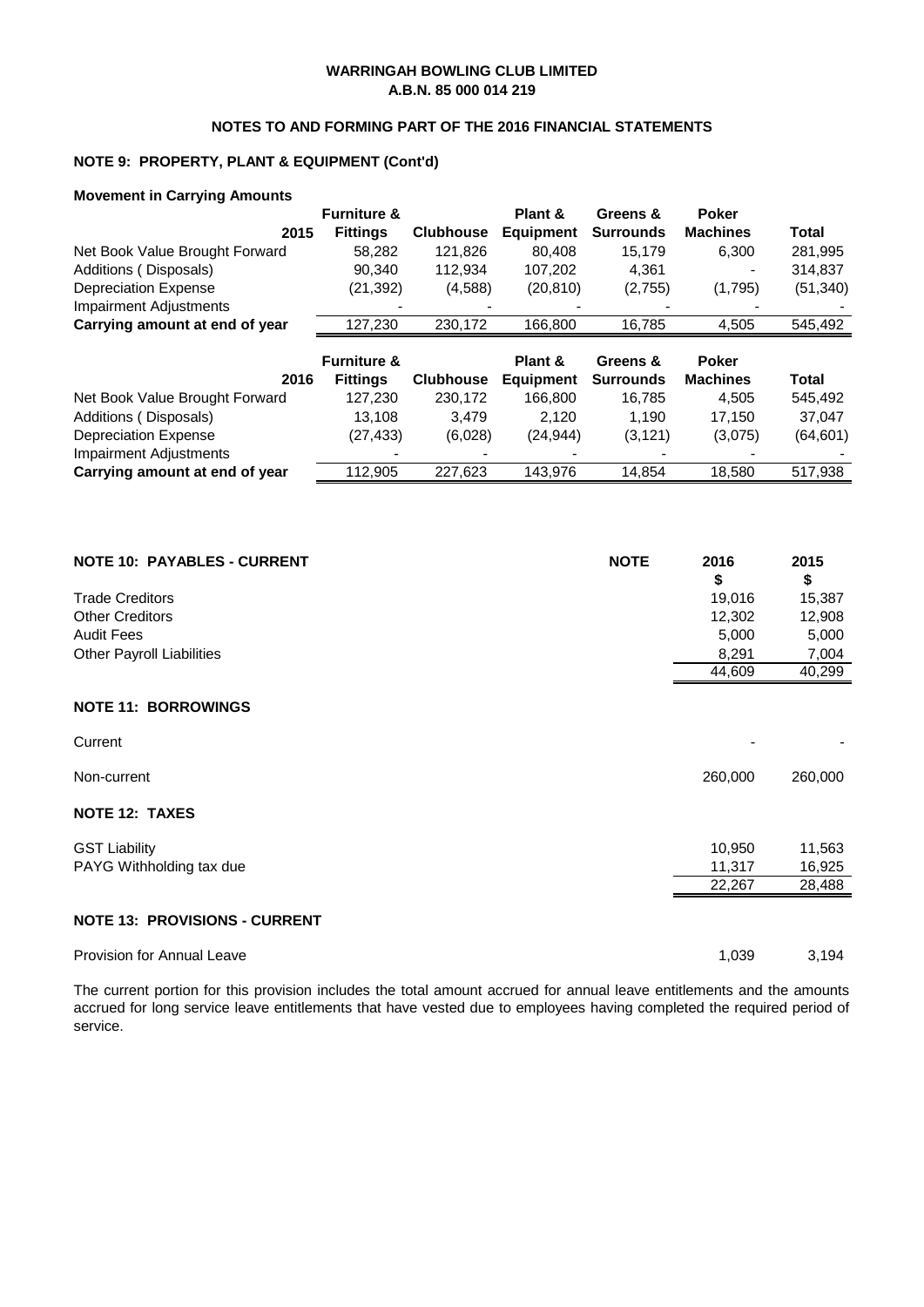#### **NOTES TO AND FORMING PART OF THE 2016 FINANCIAL STATEMENTS**

Based on past experience, the company does not expect the full amount of annual leave or long service leave balances classified as current liabilities to be settled within the next 12 months. However, these amounts must be classified as current liabilities since the company does not have an unconditional right to defer the settlement of these amounts in the event employees wish to use their leave entitlement.

| <b>NOTE 14: OTHER LIABILITIES (CURRENT)</b><br><b>NOTE</b> | 2016<br>\$ | 2015<br>S |
|------------------------------------------------------------|------------|-----------|
| Subscriptions in Advance                                   | 3,732      | 8,240     |
| Diggers Account                                            |            |           |
| Rent in Advance - Childcare centre                         |            | 22,614    |
| <b>NRL Tipping Competition</b>                             |            |           |
| <b>Theatre Parties</b>                                     |            |           |
| <b>Function Deposits</b>                                   | 2,677      | 5,125     |
| <b>Government Grants</b>                                   |            |           |
| <b>Insurance Claim Received</b>                            |            |           |
|                                                            | 6,409      | 35,979    |

#### **NOTE 15: RELATED PARTY TRANSACTIONS**

a) Key Management Personnel. During the reporting period the club did not employ anybody who was a close relative of a Director or Top Executive

b) Other Related Parties – Payments to entities related to Directors and Top Executives. During the reporting period the club did not make any payments to entities that were related to Directors or Top Executives.

#### **NOTE 16: MEMBERS' GUARANTEE**

The Club is limited by guarantee. If the company is wound up, the Articles of Association state that each member is required to contribute a maximum of \$10 each toward meeting any outstanding obligation of the Club. At June 30 2016, the number of members was 789 (2015 - 497).

|     | <b>NOTE 17: CAPITAL AND LEASING COMMITMENTS</b>                            | <b>NOTE</b> | 2016       | 2015       |
|-----|----------------------------------------------------------------------------|-------------|------------|------------|
| (a) | <b>Finance lease Commitments</b>                                           |             | <b>NIL</b> | <b>NIL</b> |
| (b) | <b>Hire Purchase Commitments</b>                                           |             | <b>NIL</b> | NIL.       |
| (c) | Capital expenditure commitments payable not later than one year            |             |            |            |
|     | - Plant and equipment purchases                                            |             | <b>NIL</b> | <b>NIL</b> |
|     | - Capital expenditure projects                                             |             | <b>NIL</b> | <b>NIL</b> |
|     | <b>NOTE 18: CONTINGENT LIABILITY</b>                                       |             |            |            |
|     | At the 30 <sup>th</sup> June, 2016 the Club had no Contingent liabilities. |             | NIL        | NIL        |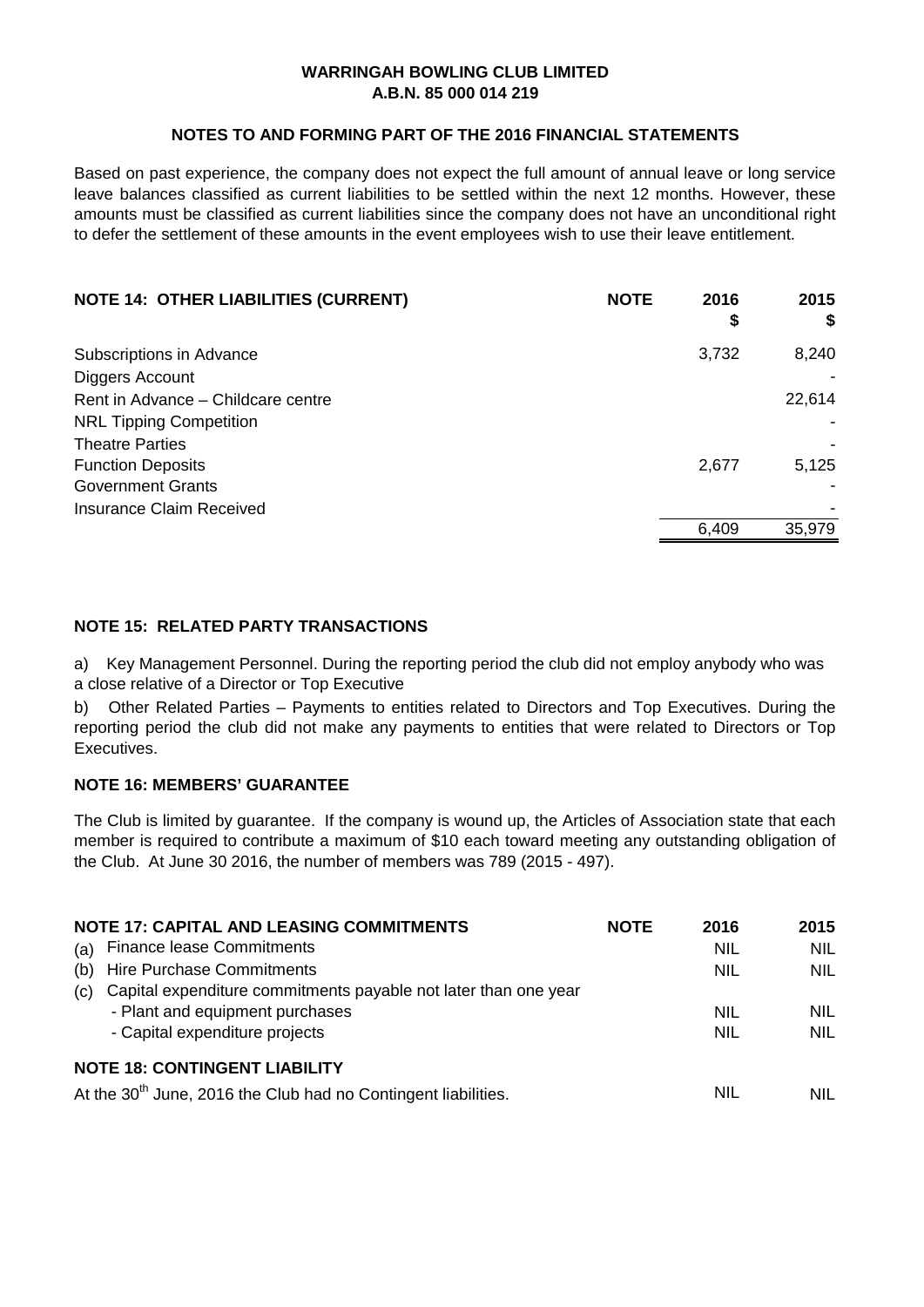#### **NOTES TO AND FORMING PART OF THE 2016 FINANCIAL STATEMENTS**

| <b>NOTE 19: SUBSEQUENT EVENTS</b> |             | NIL        | <b>NIL</b> |
|-----------------------------------|-------------|------------|------------|
|                                   | <b>NOTE</b> | 2016       | 2015       |
| <b>NOTE 20: SEGMENT REPORTING</b> |             | <b>NIL</b> | NIL        |

The Club operates predominantly in one industry. The principal activities of the Club are those of a Bowling Club. The Club operates in one geographical area being Mosman, NSW Australia.

#### **NOTE 21: FINANCIAL RISK MANAGEMENT**

The Club's financial instruments consist mainly of deposits with banks, accounts receivable and the totals for each category of financial instruments, measured in accordance with AASB 139 as detailed in the accounting policies to these financial statements, are as follows:

|                                               | <b>NOTE</b> | 2016    | 2015    |
|-----------------------------------------------|-------------|---------|---------|
| <b>Financial Assets</b>                       |             | S       | S       |
| Cash on Hand                                  | 6           | 69,541  | 85,560  |
| Accounts receivables and other debtors        | 7           | 19,412  | 3,449   |
|                                               |             | 88,953  | 89,009  |
| <b>Financial Liabilities</b>                  |             |         |         |
| Financial liabilities at amortised cost       |             |         |         |
| Accounts Payable and other payables<br>$\sim$ | 10          | 44,609  | 40,299  |
| <b>Taxes Payable</b><br>$\blacksquare$        | 12          | 22,267  | 28,488  |
| <b>Borrowings</b>                             | 11          | 260,000 | 260,000 |
|                                               |             | 326,876 | 328,787 |

#### **Financial Risk Management Policies**

The committee's overall risk management strategy seeks to assist the Club in meeting its financial targets, whilst minimizing potential adverse effects on financial performance. Risk management policies are approved and reviewed by the committee on a regular basis. These include credit risk policies and future cash flow requirements

#### **Specific Financial Risk Exposures and Management**

The main risk the Club is exposed to through its financial instruments are interest rate risk, liquidity risk and credit risk.

#### **a. Interest rate risk**

Exposure to interest rate risk arises on financial assets and financial liabilities recognised at reporting date whereby a future change in interest rates will affect future cash flows or the fair value of fixed rate financial rate instruments.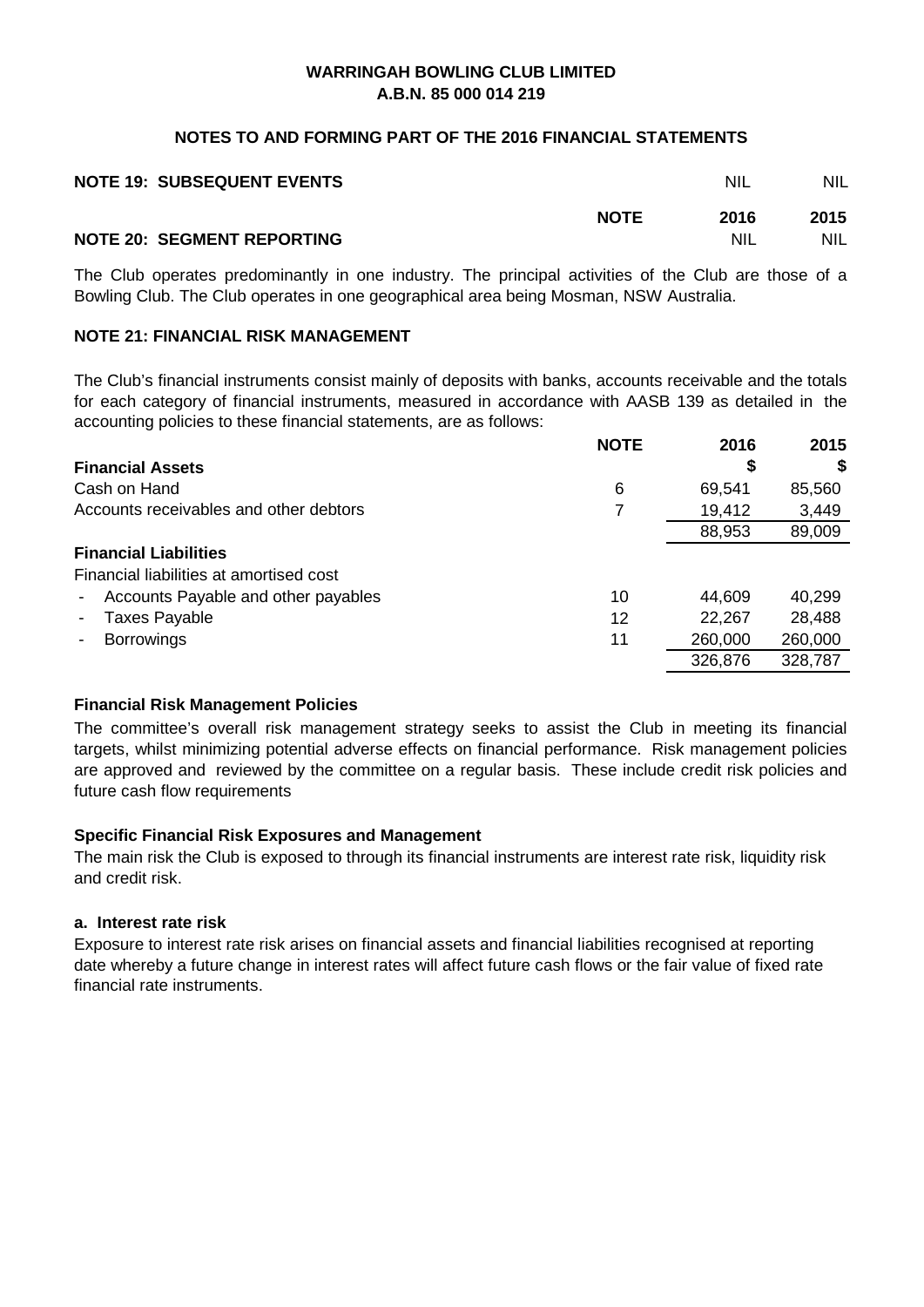#### **NOTES TO AND FORMING PART OF THE 2016 FINANCIAL STATEMENTS**

#### **b. Liquidity risk**

Liquidity risk arises from the possibility that the Club might encounter difficulty in settling its debts or otherwise meeting its obligations related to financial liabilities. The Club manages this risk through the following mechanisms:

- · Preparing forward looking cash flow analysis in relation to its operational, investing and financing activities;
- · Maintaining a reputable credit profile;
- · Managing credit risk related to financial assets;
- · Investing only in surplus cash with major financial institutions; and
- · Comparing the maturity profile of financial liabilities with the realisation profile of financi

Cash flows realised from financial assets reflect management's expectation as to the timing of realisation. Actual timing may therefore differ from that disclosed. The timing of cash flows presented in the table to settle financial liabilities reflects the earliest contractual settlement dates

The tables below reflect an undiscounted contractual maturity analysis for financial liabilities.

#### *Financial liability and financial asset maturity analysis*

|                                                                                          |          | <b>Within 1 Year</b> |          | 1 - 5 Years | <b>Over 5 Years</b> |      |         | <b>Total Contractual</b><br><b>Cash Flow</b> |
|------------------------------------------------------------------------------------------|----------|----------------------|----------|-------------|---------------------|------|---------|----------------------------------------------|
|                                                                                          | 2016     | 2015                 | 2016     | 2015        | 2016                | 2015 | 2016    | 2015                                         |
|                                                                                          | \$       | \$                   | \$       | \$          | \$                  | \$   |         | \$                                           |
| <b>Financial Liabilities</b>                                                             |          |                      |          |             |                     |      |         |                                              |
| Due for Payment                                                                          |          |                      |          |             |                     |      |         |                                              |
| <b>Unsecured Notes</b>                                                                   | 0        | $\Omega$             | 260,000  | 260,000     | 0                   | 0    | 260,000 | 260,000                                      |
| <b>Lease Liabilities</b>                                                                 | $\Omega$ | $\Omega$             | $\Omega$ | 0           | 0                   | 0    | 0       | 01                                           |
| Trade and Other Payables<br>(excluding estimated<br>Annual Leave and<br>Deferred Income) | 66,876   | 68,787               | 0        | $\Omega$    | 0                   | 0    | 66,876  | 68,787                                       |
| <b>Total Expected Outflows</b>                                                           | 66,876   | 68,787               | 260,000  | 260,000     | $\Omega$            |      | 326,876 | 328,787                                      |

#### *Financial liability and financial asset maturity analysis*

|                                                         |        | <b>Within 1 Year</b> |            | $1 - 5$ Years<br><b>Over 5 Years</b> |              | <b>Total Contractual</b> |            |            |
|---------------------------------------------------------|--------|----------------------|------------|--------------------------------------|--------------|--------------------------|------------|------------|
|                                                         | 2016   | 2015                 | 2016       | 2015                                 | 2016         | 2015                     | 2016       | 2015       |
|                                                         | \$     | \$                   | \$         | \$                                   | \$           | \$                       | \$         | \$         |
| <b>Financial Assets -</b>                               |        |                      |            |                                      |              |                          |            |            |
| <b>Cash Flows Realisable</b>                            |        |                      |            |                                      |              |                          |            |            |
| Cash on Hand                                            | 69,541 | 85,561               | 0          | $\Omega$                             | $\mathbf{0}$ | 0                        | 69.541     | 85,561     |
| Trade Term and Loans<br>Receivables                     | 19,412 | 3,449                | $\Omega$   | $\Omega$                             | $\Omega$     | 0                        | 19,412     | 3,449      |
| <b>Total Anticipated Inflows</b>                        | 88,953 | 89,010               | $\Omega$   | $\Omega$                             | 0            | 0                        | 88,953     | 89,010     |
| Net (Outflow) Inflow on<br><b>Financial Instruments</b> | 22,077 | 20,223               | $-260,000$ | $-260,000$                           | 0            | 0                        | $-237,923$ | $-239,777$ |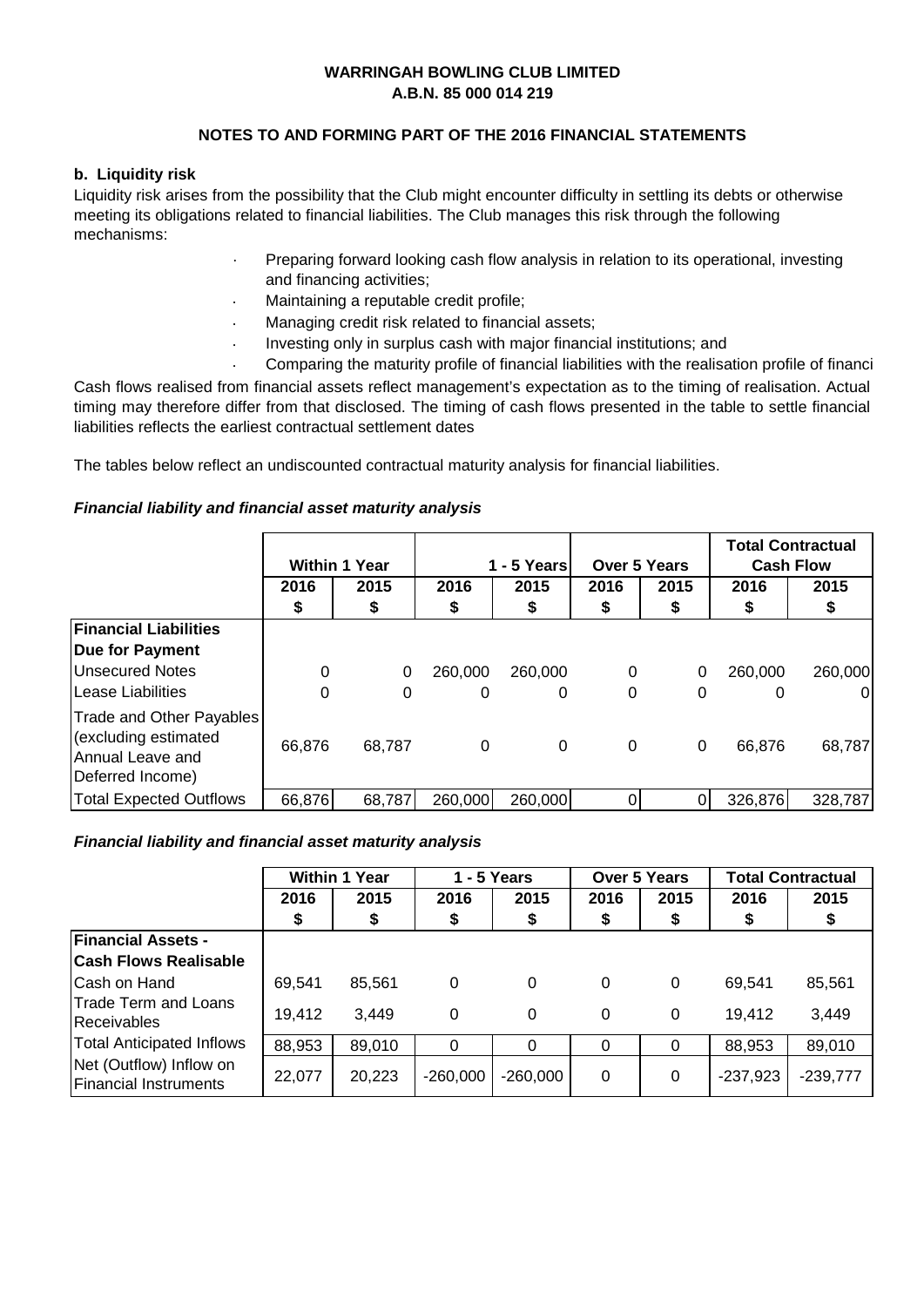#### **NOTES TO AND FORMING PART OF THE 2016 FINANCIAL STATEMENTS**

#### **Credit Risk**

Exposure to credit risk relating to financial assets arises from the potential non-performance by counter parties of contract obligations that could lead to a financial loss to the Club.

Risk is also minimised through investing surplus funds in financial institutions that maintain a high credit rating.

#### *Credit Risk Exposures*

The maximum exposure to credit risk by class of recognised financial assets at balance date is equivalent to the carrying value and classification of those financial assets (net of any provisions) as presented in the statement of financial position.

Accounts Receivable and other receivables that are neither past due nor impaired are considered to be of quality. Aggregates of such amounts are as detailed in Note 7.

The Club does not have any material credit risk exposure to any single receivable or group of receivables under financial instruments entered into by the company. The trade receivables balance at 30 June 2016 and 30 June 2015 do not include any counter parties with external credit ratings.

Customers are assessed for credit criteria worthiness based on enquiry of the customer and management due diligence enquiries.

Credit risk related to balances with banks and other financial institutions is managed by the committee in accordance with approved Board policy. The following table provides information regarding credit risk relating to cash and cash equivalents.

|                           | <b>Note</b> | 2016          | 2015 |
|---------------------------|-------------|---------------|------|
| Cash and Cash Equivalents |             | 69,541 85,561 |      |
|                           |             |               |      |

#### **Net Fair Values**

#### *Fair value estimation*

The fair values of financial assets and financial liabilities are presented in the following table and can be compared to their carrying values as presented in the balance sheet. Fair values are those amounts at which an asset could be exchanged, or a liability settled, between knowledgeable, willing parties in an arm's length transaction. Fair values derived may be based on information that is estimated or subject to judgment, where changes in assumptions may have a material impact on the amounts estimated. Areas of judgment and the assumptions have been detailed below.

|                                      |                 | 2016     |        |          | 2015   |
|--------------------------------------|-----------------|----------|--------|----------|--------|
|                                      | <b>Footnote</b> | Carrying | Value  | Carrying | Value  |
| <b>Financial assets</b>              |                 |          |        |          |        |
| Cash on Hand                         | (i)             | 69,541   | 69,541 | 85,561   | 85,561 |
| Accounts receivables & other Debtors | (i)             | 19,412   | 19,412 | 3,449    | 3,449  |
| <b>Total financial assets</b>        |                 | 88,953   | 88,953 | 89,010   | 89,010 |
|                                      |                 |          |        |          |        |
| <b>Financial liabilities</b>         |                 |          |        |          |        |
| Accounts Payables and other payables | (i)             | 66,876   | 66,876 | 68,787   | 68,787 |
| Total financial liabilities          |                 | 66,876   | 66,876 | 68,787   | 68,787 |

The fair values disclosed in the above table have been determined based on the following methodologies: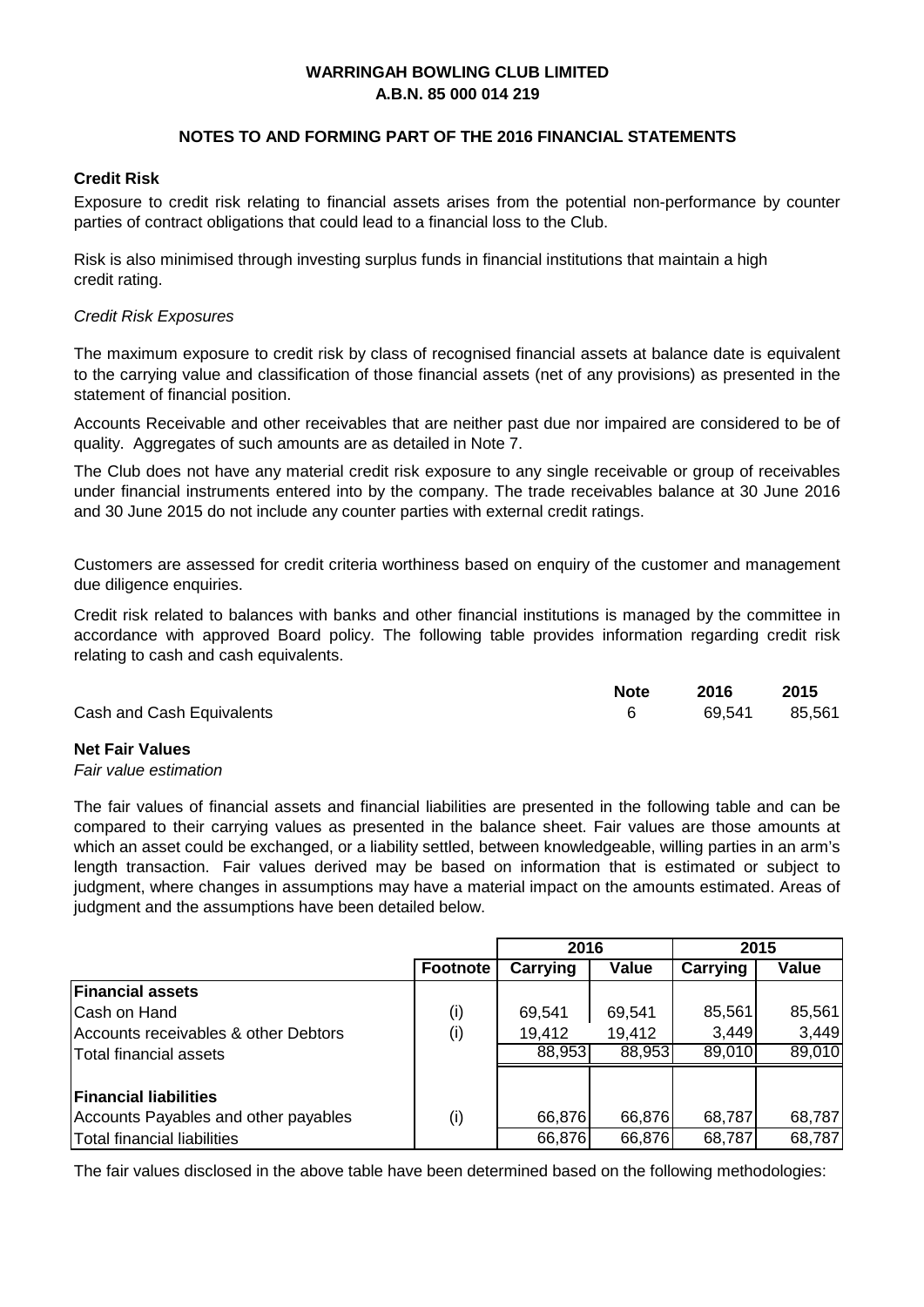#### **NOTES TO AND FORMING PART OF THE 2016 FINANCIAL STATEMENTS**

(i) Cash and cash equivalents, trade and other receivables and trade and other payables are short-term instruments in nature whose carrying value is equivalent to fair value. Trade and other payables exclude amounts provided for, relating to annual leave and deferred income which is not considered a financial instrument.

(ii) In the year ended 30 June 2015, twenty six \$10,000 promissory notes were offered to members with terms of principal repayable at maturity in 5 years and fixed interest of 6% payable annually in arrears. The net value represents the principal and the net fair value being the undiscounted remaining principal & interest due over the term of the note.

#### *Sensitivity Analysis*

The following table illustrates sensitivities to the company's exposures to changes in interest rates.

The table indicates the impact on how profit reported at balance date would have been affected by changes in the relevant risk variable that management considers to be reasonably possible. These sensitives assume that the movement in a particular variable is independent of other variables.

| Year Ended 30 June 2015   | <b>Profit</b> | <b>Equity</b> |  |
|---------------------------|---------------|---------------|--|
|                           |               |               |  |
| $± 2\%$ in interest rates | $±$ \$1,528   | $±$ \$1,528   |  |
| Year Ended 30 June 2016   | <b>Profit</b> | <b>Equity</b> |  |
| $±$ 2% in interest rates  | $±$ \$1,215   | $±$ \$1,215   |  |

The above interest rate sensitivity analysis has been performed on the assumption that all other variables remain unchanged.

No sensitivity analysis has been performed on foreign exchange risk, as the Club is not exposed to foreign currency fluctuations.

#### **NOTE 22: CLUB DETAILS**

Warringah Bowling Club Ltd 74 – 82 Bradleys Head Rd MOSMAN NSW 2088 The registered office and principal place of business for the club is

#### **NOTE 23: CAPITAL MANAGEMENT**

The Board controls the capital of the entity to ensure that adequate cash flows are generated to fund its operations.

Risk management policies are approved and reviewed by the board on a regular basis. These include credit risk policies and future cash flow requirements.

#### **NOTE 24: Core vs Non-Core Property**

The Club's core property comprises the defined trading premises situated at 74-82 Bradleys Head Road Mosman and the leased childcare centre at 72 Bradleys Head Road Mosman.

The Club has no non-core property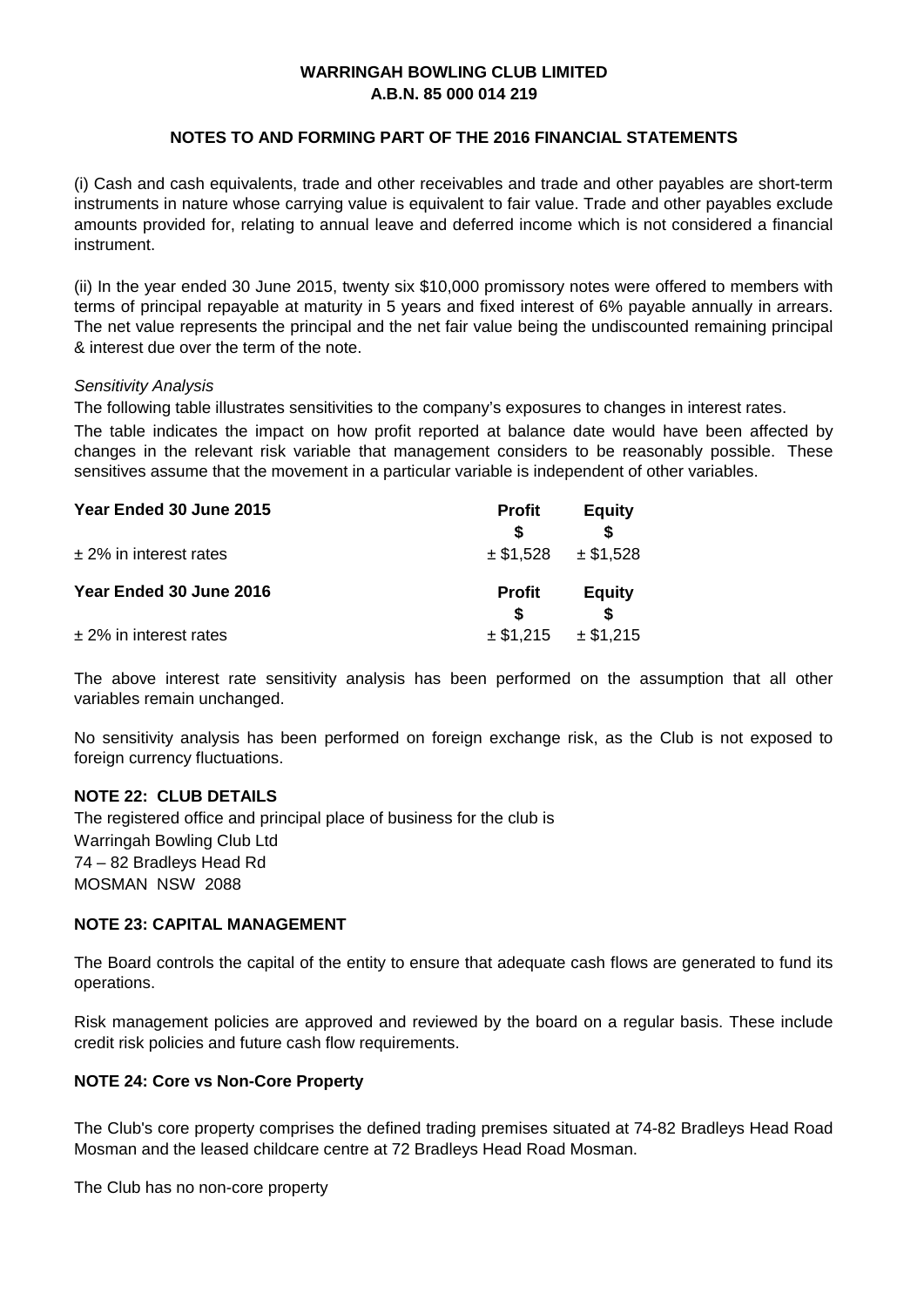#### **DIRECTORS' DECLARATION**

The Directors of the Club declare that:

- $\overline{1}$ The financial statements and notes, as set out on pages 6 to 25 are in accordance with the Corporations Act 2001:
	- (a) Comply with Australian Accounting Standards; and
	- (b) Give a true and fair view of the financial position of the Club as at 30 June, 2016 and of the performance of the year ended on that date of the Club.
- $\overline{2}$ In the opinion of the Directors these are reasonable grounds to believe that the Company will be able to pay its debts and when they become due and payable.

This declaration is made in accordance with a resolution of the Board of Directors.

GALU

Ann Dooley OAM Chairman

G. Johnson **Director** 

Dated 21st October 2016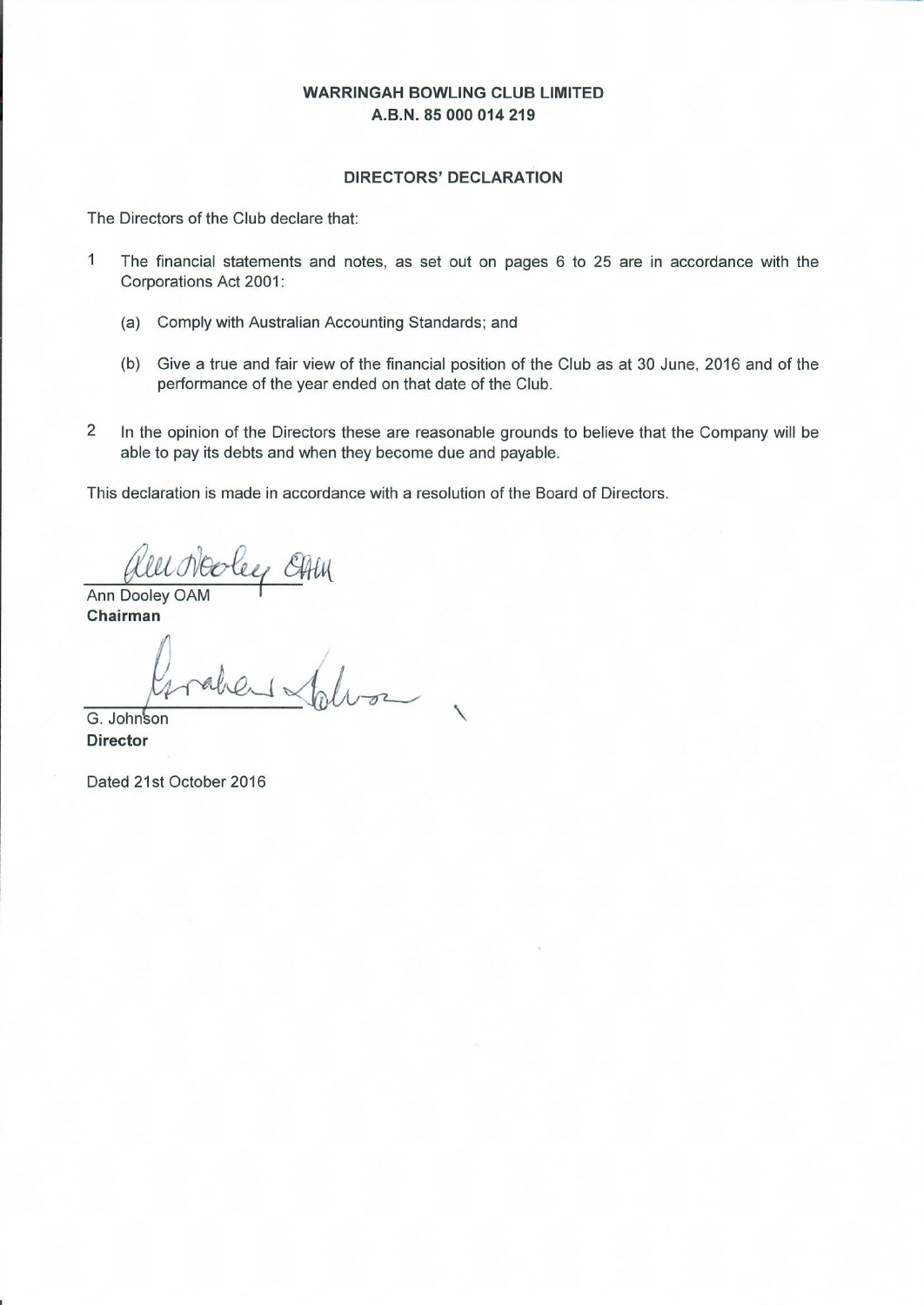#### **INDEPENDENT AUDIT REPORT TO THE MEMBERS OF WARRINGAH BOWLING CLUB LIMITED**

#### **Report on the Financial Report**

We have audited the accompanying financial report of Warringah Bowling Club Limited, which comprises the statement of financial position as at 30 June 2016, the statement of profit or loss and other comprehensive income, statement of changes in equity and statement of cash flows for the year then ended, notes comprising a summary of significant accounting policies and other explanatory information, and the directors' declaration.

#### **Directors' Responsibility for the Financial Statements**

The directors of the company are responsible for the preparation of the financial report that gives a true and fair view in accordance with Australian Accounting Standards and the Corporations Act 2001 and for such internal control as the directors determine is necessary to enable the preparation of the financial report that gives a true and fair view and is free from material misstatement, whether due to fraud or error.

#### **Auditor's Responsibility**

Our responsibility is to express an opinion on the financial report based on our audit. We conducted our audit in accordance with Australian Auditing Standards. Those Standards require that we comply with relevant ethical requirements relating to audit engagements and plan and perform the audit to obtain reasonable assurance whether the financial report is free from material misstatement.

An audit involves performing procedures to obtain audit evidence about the amounts and disclosures in the financial report. The procedures selected depend on the auditor's judgment, including the assessment of the risks of material misstatement of the financial report, whether due to fraud or error. In making those risk assessments, the auditor considers internal control relevant to the entity's preparation of the financial report that gives a true and fair view in order to design audit procedures that are appropriate in the circumstances, but not for the purpose of expressing an opinion on the effectiveness of the entity's internal control. An audit also includes evaluating the appropriateness of accounting policies used and the reasonableness of accounting estimates made by the directors, as well as evaluating the overall report presentation of the financial report.

We believe that the audit evidence we have obtained is sufficient and appropriate to provide a basis for our audit opinion

#### **Independence**

In conducting our audit, we have complied with the independence requirements of the Corporations Act 2001. We confirm that the independence declaration required by the Corporations Act 2001, which has been given to the directors of Warringah Bowling Club Limited, would be in the same terms if given to the directors as at the time of this auditor's report.